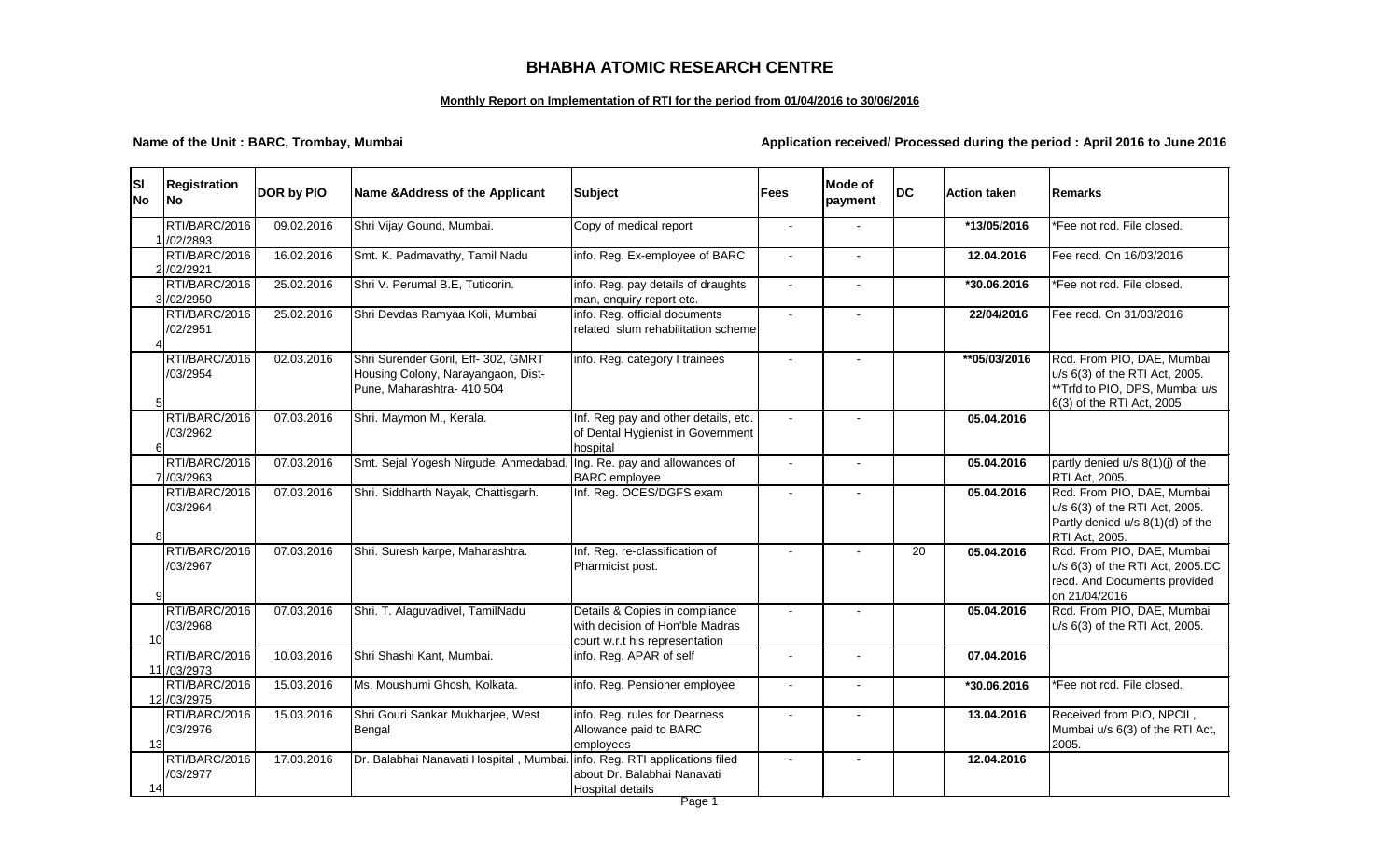| <b>SI</b><br><b>No</b> | <b>Registration</b><br><b>No</b> | DOR by PIO | Name & Address of the Applicant             | <b>Subject</b>                                                   | <b>Fees</b>     | <b>Mode of</b><br>payment | <b>DC</b> | <b>Action taken</b> | Remarks                                                                                                 |
|------------------------|----------------------------------|------------|---------------------------------------------|------------------------------------------------------------------|-----------------|---------------------------|-----------|---------------------|---------------------------------------------------------------------------------------------------------|
|                        | RTI/BARC/2016<br>15 /03/2978     | 17.03.2016 | Shri Sandesh Shivaji Jadhav, Mumbai         | info reg. Security Officer's details<br>in BARC                  |                 |                           |           | 07.04.2016          |                                                                                                         |
|                        | RTI/BARC/2016<br>16 / 03 / 2979  | 17.03.2016 | Mrs. Sangita Suryakant Lohar, Pune          | info. Reg. salary details of BARC<br>employee                    | $\sim$          |                           |           | 12.04.2016          | Partly denied u/s 8(1)(j) of the<br><b>RTI Act, 2005.</b>                                               |
|                        | RTI/BARC/2016<br>17 / 03/2980    | 18.03.2016 | Dr. Sailen Kumar Ghosh, Mumbai              | Copies of APAR of self and other<br>details related to APAR      |                 |                           |           | 11.04.2016          |                                                                                                         |
|                        | RTI/BARC/2016<br>18 / 03 / 2981  | 18.03.2016 | Mrs. Madhavi H. Desai, Mumbai.              | Inf. Reg. interview of Nurse                                     |                 |                           |           | 15.04.2016          |                                                                                                         |
|                        | RTI/BARC/2016<br>19 / 03 / 2982  | 18.03.2016 | Mrs. Madhavi H. Desai, Mumbai.              | Inf. Reg. interview of Nurse                                     | $\sim$          |                           |           | 13.04.2016          |                                                                                                         |
|                        | RTI/BARC/2016<br>20 /03/2984     | 21.03.2016 | Shri. Chandrakant J. Patel, Gujarat.        | Inf. Reg. CHSS hospitals                                         | $\sim$          | $\blacksquare$            |           | 18.04.2016          | Rcd. From PIO, DAE u/s 6(3) of<br>the RTI Act, 2005.                                                    |
|                        | RTI/BARC/2016<br>21 /03/2985     | 22.03.2016 | Shri Shyamendra Prakash, Rajasthan          | info. Reg. Scientific Assistant<br>promotion/appointment         | $\sim$          |                           |           | 21.04.2016          | Rcd. From PIO, DAE u/s 6(3) of<br>the RTI Act, 2005.                                                    |
|                        | RTI/BARC/2016<br>22 / 03 / 2986  | 22.03.2016 | Shri Shashi Kant, Mumbai.                   | Copy of correspondence letter                                    |                 |                           |           | 21.04.2016          |                                                                                                         |
|                        | RTI/BARC/2016<br>23 / 03 / 2987  | 23.03.2016 | Shri Sudeep, Jammu.                         | info. Reg. BARC recruitment<br>details                           |                 |                           |           | 11.04.2016          |                                                                                                         |
|                        | RTI/BARC/2016<br>24 / 03 / 2988  | 23.03.2016 | Shri Sanjiban De, Mumbai.                   | Copy of correspondence letter                                    | $\sim$          | $\blacksquare$            |           | 11.04.2016          | Partly denied u/s 8(1)(j) of the<br><b>RTI Act, 2005.</b>                                               |
|                        | RTI/BARC/2016<br>25 /03/2989     | 23.03.2016 | Shri Rakesh Kumar Singh, Mumbai             | Info. Reg. representation<br>submitted by self                   |                 | $\sim$                    |           | 11.04.2016          |                                                                                                         |
|                        | RTI/BARC/2016<br>26 /03/2990     | 23.03.2016 | Shri. A. Sathasivam, Visakhapatnam          | info. Reg. BARC sites water<br>facilities in vizag, etc.         |                 |                           |           | 21.04.2016          |                                                                                                         |
|                        | RTI/BARC/2016<br>27 / 03/2991    | 28.03.2016 | Shri Kakasaheb Bhimrao Aldar, Mumbai        | Info. Reg. Driver (ordinary grade)<br>recruitment                |                 |                           |           | *30.06.2016         | *Fee not rcd. File closed.                                                                              |
|                        | RTI/BARC/2016<br>28 / 03 / 299 2 | 29.03.2016 | Shri Deepak Ananda Kamble, Mumbai.          | Infor. Reg. work Assistant/A<br>recruitment                      |                 |                           |           | 25.04.2016          |                                                                                                         |
| 29                     | RTI/BARC/2016<br>/03/2993        | 30.03.2016 | Shri Vasudevan V, Tamilnadu                 | info. Reg. SCF,<br>circulars/notification w.r.t Asst.<br>Account | $\sim$          |                           | 20        | 25.04.2016          | Recd. From PIO, DAE u/s 6(3) of<br>the RTI Act, 2005.<br>DC rcd. On 11.05.2016 And<br>documens provided |
|                        | RTI/BARC/2016<br>30 /03/2994     | 31.03.2016 | Shri Ravindra Dynanu Shinde, Mumbai         |                                                                  |                 |                           |           | *30.06.2016         | *Fee not rcd. File closed.                                                                              |
|                        | RTI/BARC/2016<br>31 / 04/ 2995   | 01.04.2016 | Mrs. Madhavi H. Desai, Mumbai.              | Inf. Reg. interview of sister in<br>charge.                      | 10              | Cash                      |           | 26.04.2016          |                                                                                                         |
|                        | RTI/BARC/2016<br>32 / 04/2996    | 01.04.2016 | Mrs. Madhavi H. Desai, Mumbai.              | Inf. Reg. interview of sister in<br>charge.                      | 10 <sup>°</sup> | Cash                      |           | 26.04.2016          |                                                                                                         |
|                        | RTI/BARC/2016<br>33 / 04/2997    | 01.04.2016 | Mrs. Madhavi H. Desai, Mumbai.              | Inf. Reg. interview of sister in<br>charge.                      | 10              | Cash                      |           | 27.04.2016          |                                                                                                         |
|                        | RTI/BARC/2016<br>34 / 04/2998    | 01.04.2016 | Mrs. Madhavi H. Desai, Mumbai.              | Inf. Reg. interview of sister in<br>charge.                      | 10 <sup>°</sup> | Cash                      |           | 27.04.2016          |                                                                                                         |
|                        | RTI/BARC/2016<br>35 / 04/2999    | 01.04.2016 | Shri Pravin Lahudas Shinde,<br>Maharashtra. | Info. Reg. Work Assistant exam<br>result                         | 10              | <b>IPO</b>                |           | 22.04.2016          | Partly denied u/s 8(1)(j) of the<br>RTI Act, 2005.                                                      |
|                        | RTI/BARC/2016<br>36 / 04/3000    | 04.04.2016 | Mrs. Madhavi H. Desai, Mumbai.              | Inf. Reg. interview of sister in<br>charge.                      | 10              | Cash                      |           | 22.04.2016          |                                                                                                         |
|                        | RTI/BARC/2016<br>37 / 04/3001    | 04.04.2016 | Shri Kiran Dharma Bhoir, Maharashtra        | info. Reg. entry permit services<br>Page 2                       | 10              | $\overline{1}$            |           | 03.05.2016          |                                                                                                         |

| Remarks                                               |
|-------------------------------------------------------|
| Partly denied u/s 8(1)(j) of the                      |
| RTI Act, 2005.                                        |
|                                                       |
| Rcd. From PIO, DAE u/s 6(3) of<br>the RTI Act, 2005.  |
| Rcd. From PIO, DAE u/s 6(3) of<br>the RTI Act, 2005.  |
|                                                       |
| Partly denied u/s 8(1)(j) of the<br>RTI Act, 2005.    |
| *Fee not rcd. File closed.                            |
|                                                       |
| Recd. From PIO, DAE u/s 6(3) of<br>the RTI Act, 2005. |
| DC rcd. On 11.05.2016 And<br>documens provided        |
| *Fee not rcd. File closed.                            |
|                                                       |
|                                                       |
|                                                       |
| Partly denied u/s 8(1)(j) of the<br>RTI Act, 2005.    |
|                                                       |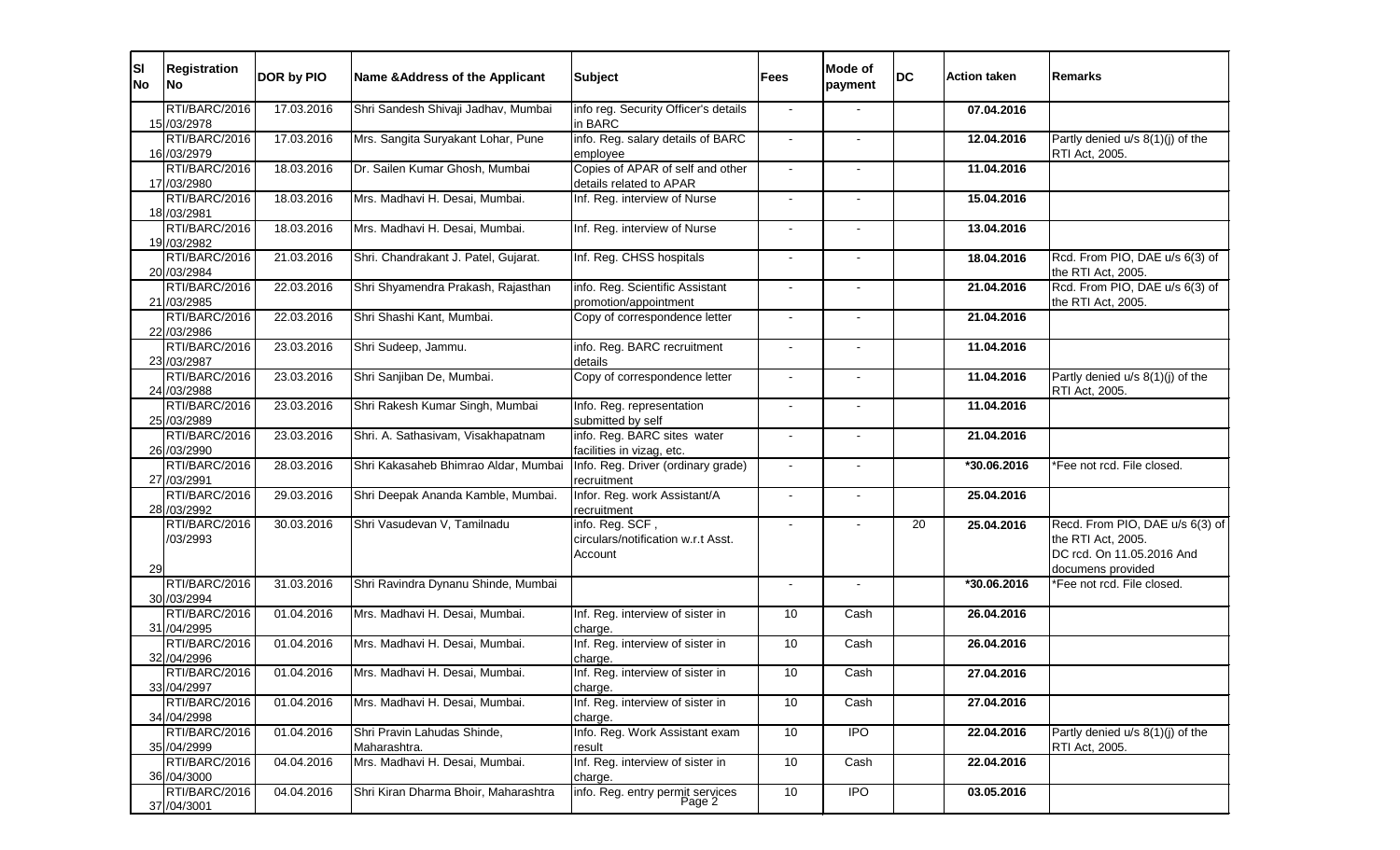| lsı<br><b>No</b> | Registration<br><b>No</b>        | DOR by PIO | Name & Address of the Applicant        | <b>Subject</b>                                                                                                           | Fees            | <b>Mode of</b><br>payment | <b>DC</b> | <b>Action taken</b> | Remarks                                              |
|------------------|----------------------------------|------------|----------------------------------------|--------------------------------------------------------------------------------------------------------------------------|-----------------|---------------------------|-----------|---------------------|------------------------------------------------------|
|                  | RTI/BARC/2016<br>38 / 04/3002    | 04.04.2016 | Shri R S Sravan Kumar, Telangana       | info. Reg. OCES & DGFS exam                                                                                              | 10              | <b>IPO</b>                |           | 27.04.2016          |                                                      |
|                  | RTI/BARC/2016<br>39 / 04/3003    | 05.04.2016 | Shri. D. D. Sonavane, Mumbai           | Inf.reg. House Building Advance<br>availed by self.                                                                      | 10              | Cash                      |           | 27.04.2016          |                                                      |
|                  | RTI/BARC/2016<br>40 /04/3004     | 07.04.2016 | Smt. Vaishali Zanke, Mumbai            | Copies of question papers with<br>keys for the post of APOs/AAO                                                          | 10              | Cash                      |           | **13.04.2016        | **Trfd to PIO, DAE U/s 6(3) of<br>the RTI Act, 2005. |
|                  | RTI/BARC/2016<br>41 /04/3005     | 11.04.2016 | Shri. Mahesh M Gurav, Navi Mumbai.     | Inf. Reg. eligibility for PRIS                                                                                           | 10              | Cash                      |           | 04.05.2016          | DC rcd. & documents provided.                        |
|                  | RTI/BARC/2016<br>/04/3006        | 11.04.2016 | Shri. B. Prasad, T.S.                  | Inf. Reg. promotion norms &<br>guidelines for<br>Tradesman/Technician,<br>Helpers/Work Assistants and<br>auxillary staff | 10              | <b>IPO</b>                |           | 29.04.2016          |                                                      |
|                  | RTI/BARC/2016<br>43 / 04/3007    | 11.04.2016 | Shri. Mahendra Singh Rawat, Rajasthan. | Inf. Reg. advt. for the post of SA/B<br>(civil) for BARC Vizag                                                           | 10              | <b>IPO</b>                |           | 28.04.2016          |                                                      |
|                  | RTI/BARC/2016<br>44 / 04 / 3008  | 12.04.2016 | Mrs. Madhavi H. Desai, Mumbai.         | Inf. Reg. interview of sister in<br>charge.                                                                              | 10              | Cash                      |           | 11.05.2016          | Partly denied u/s 2(f) of the RTI<br>Act, 2005.      |
| 45               | RTI/BARC/2016<br>/04/3009        | 15.04.2016 | Shri Mohan G. Pednekar, Mumbai         | certified copies of all papers<br>connected/related to departmental<br>enquiry against BARC employee                     | 10              | Cash                      |           | *22.04.2016         | *Denied u/s 8(1)(j) of the RTI Act,<br>2005.         |
|                  | RTI/BARC/2016<br>46 / 04/3010    | 15.04.2016 | Shri Mohan G. Pednekar, Mumbai.        | Info. Reg. deparmental enquiry<br>against BARC employee                                                                  | 10              | Cash                      |           | 06.05.2016          | partly denied u/s 8(1)(j) of the<br>RTI Act, 2005.   |
|                  | RTI/BARC/2016<br>47 / 04 / 30 11 | 20.04.2016 | Mrs. Madhavi H. Desai, Mumbai.         | info. Reg. promotion norms for<br><b>Nurses</b>                                                                          | 10              | Cash                      |           | 06.05.2016          |                                                      |
|                  | RTI/BARC/2016<br>48 / 04/3012    | 20.04.2016 | Mrs. Madhavi H. Desai, Mumbai.         | info. Reg. circulars issued by<br><b>Competent Authority</b>                                                             | 10              | Cash                      |           | 16.05.2016          |                                                      |
|                  | RTI/BARC/2016<br>/04/3013        | 20.04.2016 | Mrs. Madhavi H. Desai, Mumbai.         | info reg. interview for functional<br>post of Assistant Matron and<br>Sister-in-Charge                                   | 10              | Cash                      |           | 11.05.2016          | Partly denied u/s 2(f) of the RTI<br>Act, 2005.      |
|                  | RTI/BARC/2016<br>50 /04/3014     | 20.04.2016 | Mrs. Madhavi H. Desai, Mumbai.         | info. Reg. circulars issued by<br><b>Competent Authority</b>                                                             | 10              | Cash                      |           | 06.05.2016          |                                                      |
|                  | RTI/BARC/2016<br>51 /04/3015     | 20.04.2016 | Mrs. Madhavi H. Desai, Mumbai.         | info reg. interview for functional<br>post of Sister-in-Charge                                                           | 10              | Cash                      |           | 11.05.2016          |                                                      |
| 52               | RTI/BARC/2016<br>/04/3016        | 20.04.2016 | Mrs. Madhavi H. Desai, Mumbai.         | interview for the post of Nurses,<br>sister-in-charge and assistant<br>matron                                            | 10 <sup>°</sup> | Cash                      |           | 06.05.2016          |                                                      |
|                  | RTI/BARC/2016<br>53 / 04/3017    | 20.04.2016 | Mrs. Madhavi H. Desai, Mumbai.         | Info. Reg. norms for promotion of<br>nurses                                                                              | 10              | Cash                      |           | *27.04.2016         | *Denied u/s 2(f) of the RTI Act,<br>2005.            |
|                  | RTI/BARC/2016<br>54 /04/3018     | 20.04.2016 | Mrs. Madhavi H. Desai, Mumbai.         | info. Reg. interview for functional<br>post of Nurses                                                                    | 10 <sup>°</sup> | Cash                      |           | 16.05.2016          |                                                      |
|                  | RTI/BARC/2016<br>55 /04/3019     | 20.04.2016 | Mrs. Madhavi H. Desai, Mumbai.         | info. Circular on promotion norms<br>of Nurses                                                                           | 10              | Cash                      |           | 09.05.2016          |                                                      |
|                  | RTI/BARC/2016<br>56 / 04/3020    | 20.04.2016 | Mrs. Madhavi H. Desai, Mumbai.         | info. Reg. BARC employee                                                                                                 | 10              | Cash                      |           | 12.05.2016          |                                                      |

| Remarks                                                                                         |
|-------------------------------------------------------------------------------------------------|
|                                                                                                 |
|                                                                                                 |
| **Trfd to PIO, DAE U/s 6(3) of<br>the RTI Act, 2005.<br>DC rcd. & documents provided.           |
|                                                                                                 |
|                                                                                                 |
| Partly denied u/s 2(f) of the RTI<br>Act, 2005.<br>*Denied u/s 8(1)(j) of the RTI Act,<br>2005. |
| partly denied u/s 8(1)(j) of the<br>RTI Act, 2005.                                              |
|                                                                                                 |
|                                                                                                 |
| Partly denied u/s 2(f) of the RTI<br>Act, 2005.                                                 |
|                                                                                                 |
|                                                                                                 |
|                                                                                                 |
| *Denied u/s 2(f) of the RTI Act,<br>2005.                                                       |
|                                                                                                 |
|                                                                                                 |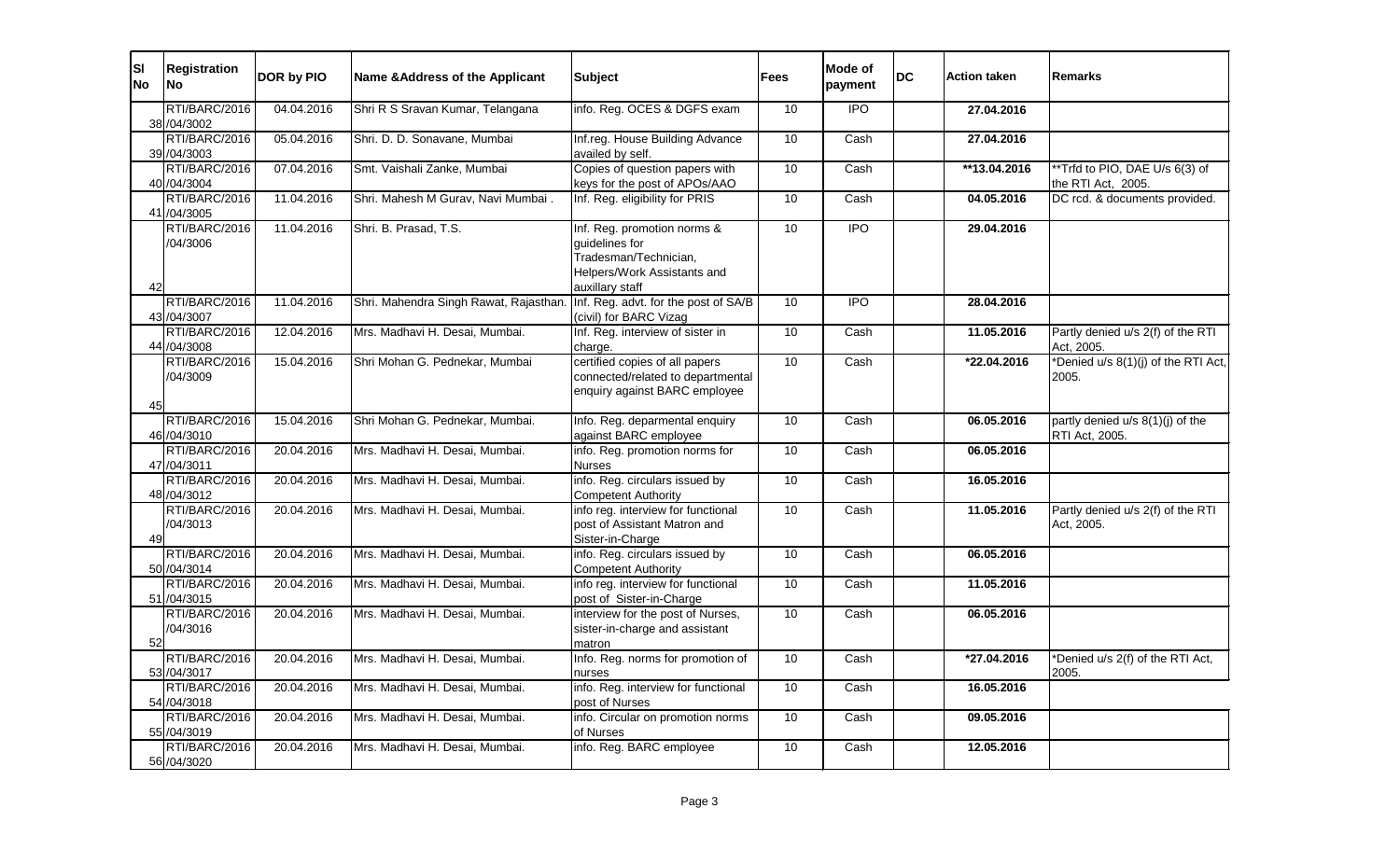| <b>SI</b><br><b>No</b> | <b>Registration</b><br> No    | DOR by PIO | Name & Address of the Applicant                                     | <b>Subject</b>                                                                                  | Fees              | <b>Mode of</b><br>payment | <b>DC</b> | <b>Action taken</b> | Remarks                                          |
|------------------------|-------------------------------|------------|---------------------------------------------------------------------|-------------------------------------------------------------------------------------------------|-------------------|---------------------------|-----------|---------------------|--------------------------------------------------|
| 57                     | RTI/BARC/2016<br>/04/3021     | 21.04.2016 | Shri Hariprasad Motiram Moon, Gujarat                               | info. Reg. promotion norms of T/E<br>to T/F and list of candidates with<br>changed ACRs grading | Online<br>payment | Paid at DAE               |           | *12.05.2016         | Recd. Fro<br>the RTI A<br>*Denied u<br>2005.     |
| 58                     | RTI/BARC/2016<br>/04/3022     | 21.04.2016 | Shri Ranjeet Singh, Uttar Pradesh                                   | info. Reg. Work Assistant Exam                                                                  | Online<br>payment | Paid at DAE               |           | 06.05.2016          | Recd. Fro<br>the RTI A<br>$u/s$ 2(f) of          |
|                        | RTI/BARC/2016<br>59 / 04/3023 | 21.04.2016 | Ms. Minati Nayak, Karnataka                                         | info. Reg. Stenographer exam                                                                    | Online<br>payment | Paid at DAE               |           | 17.05.2016          | Recd. Fro<br>the RTI A                           |
|                        | RTI/BARC/2016<br>60 / 04/3024 | 21.04.2016 | Shri Mohit Kumar, Karnataka.                                        | info. Reg. TO/C exam                                                                            | Online<br>payment | Paid at DAE               |           | 16.05.2016          | Recd. Fro<br>the RTI A                           |
|                        | RTI/BARC/2016<br>61 / 04/3025 | 21.04.2016 | Shri Rakesh Kumar Chauhan, Mumbai.                                  | info. Promotion norms of scientific<br>officers                                                 | Online<br>payment | Paid at DAE               |           | 12.05.2016          | Recd. Fro<br>the RTI A                           |
|                        | RTI/BARC/2016<br>62 / 04/3026 | 21.04.2016 | Shri Jayanta Ghosh, Jharkhand.                                      | info reg. OCES-2016 exam fee<br>details                                                         | Online<br>payment | Paid at DAE               |           | 17.05.2016          | Recd. Fro<br>the RTI A                           |
|                        | RTI/BARC/2016<br>63 / 04/3027 | 21.04.2016 | Shri Aman Kumar, Maharashtra                                        | info. Reg, BARC OCES exam                                                                       | Online<br>payment | Paid at DAE               |           | 10.05.2016          | Recd. Fro<br>the RTI A                           |
|                        | RTI/BARC/2016<br>64 / 04/3028 | 21.04.2016 | Shri Palla Naresh Kumar, Gujarat                                    | info. Reg, BARC OCES exam<br>2015                                                               | Online<br>payment | Paid at DAE               |           | 12.05.2016          | Recd. Fro<br>the RTI A                           |
|                        | RTI/BARC/2016<br>65 / 04/3029 | 21.04.2016 | Shri Vikas Shantaram Ahire,<br>Maharashtra.                         | info. Reg. work assistant exam                                                                  | Online<br>payment | Paid at DAE               |           | 10.05.2016          | Recd. Fro<br>the RTI A                           |
| 66                     | RTI/BARC/2016<br>/04/3030     | 21.04.2016 | Shri C Reddy Rajasekhar, Karnataka                                  | info. Reg. Nuclear Waste Disposal<br>Management                                                 | Online<br>payment | Paid at DAE               |           | **04.05.2016        | Recd. Fro<br>the RTI A<br>NPCIL u/<br>2005.      |
|                        | RTI/BARC/2016<br>67 / 04/3031 | 21.04.2016 | Shri Rahul Mahato, West Bengal                                      | Info. Reg. BARC, OCES/DGFS<br>exam 2015                                                         | Online<br>payment | Paid at DAE               |           | 17.05.2016          | Recd. Fro<br>the RTI A                           |
|                        | RTI/BARC/2016<br>68 / 04/3032 | 21.04.2016 | Shri Vijay Zade, Maharashtra                                        | copy of TC order                                                                                | Online<br>payment | Paid at DAE               |           | 20.05.2016          | Recd. Fro<br>the RTI A                           |
|                        | RTI/BARC/2016<br>69 / 04/3033 | 21.04.2016 | Shri Ezhilarasu, Tamil Nadu                                         | Info reg. recruitment of SA/C                                                                   | Online<br>payment | Paid at DAE               |           | 10.05.2016          | Recd. Fro<br>the RTI A                           |
|                        | RTI/BARC/2016<br>70 / 04/3034 | 21.04.2016 | Shri Manoj Krishna Tarale, Maharashtra   info. Reg. BARC TSD tender |                                                                                                 | Online<br>payment | Paid at DAE               |           | 10.05.2016          | Recd. Fro<br>the RTI A                           |
|                        | RTI/BARC/2016<br>71 /04/3035  | 21.04.2016 | Shri Prabeen Kumar Pattnayak,<br>Telangana                          | info. Reg. OCES/DGFS 2015<br>marks                                                              | Online<br>payment | Paid at DAE               |           | 10.05.2016          | Recd. Fro<br>the RTI A                           |
|                        | RTI/BARC/2016<br>72 /04/3036  | 21.04.2016 | Dr. A Sankaranarayanan, Tamil Nadu                                  | info. Reg. Pensionary benefits                                                                  | Online<br>payment | Paid at DAE               |           | 10.05.2016          | Recd. Fro<br>the RTI A                           |
| 73                     | RTI/BARC/2016<br>/04/3037     | 21.04.2016 | Shri Mahadevasa Meharawade, Tamil<br>Nadu                           | info reg. TC&TSC guidelines on<br>additional qualification                                      | Online<br>payment | Paid at DAE               | 30        | 20.05.2016          | Recd. Fro<br>the RTI A<br>DC rcd. A<br>provided. |
|                        | RTI/BARC/2016<br>74 / 04/3038 | 21.04.2016 | Shri Milton David, Tamil Nadu                                       | info. Reg. tender & work contract                                                               | Online<br>payment | Paid at DAE               |           | 04.05.2016          | Recd. Fro<br>the RTI A                           |
|                        | RTI/BARC/2016<br>75 /04/3039  | 22.04.2016 | Smt. Moushumi Ghosh, West Bengal                                    | info. Reg. last pay and pension of<br>VECC employee                                             | Online<br>payment | Paid at DAE               |           | 18.05.2016          | Recd. Fro<br>the RTI A                           |
|                        | RTI/BARC/2016<br>76 / 04/3040 | 25.04.2016 | Shri Prajith KC, Kerala                                             | info. Reg. BARC online exam<br>Page 4                                                           | Online<br>payment | Paid at DAE               |           | 18.05.2016          | Recd. Fro<br>the RTI A                           |

ecd. From PIO, DAE u/s 6(3) of e RTI Act, 2005. Denied u/s 2(f) of the RTI act, 2005. ecd. From PIO, DAE u/s 6(3) of he RTI Act, 2005.Partly denied  $\sqrt{s}$  2(f) of the RTI Act, 2005. ecd. From PIO, DAE u/s 6(3) of e RTI Act, 2005. ecd. From PIO, DAE u/s 6(3) of e RTI Act, 2005. ecd. From PIO, DAE u/s 6(3) of e RTI Act, 2005. ecd. From PIO, DAE u/s 6(3) of e RTI Act, 2005. ecd. From PIO, DAE u/s 6(3) of e RTI Act, 2005. ecd. From PIO, DAE u/s 6(3) of e RTI Act, 2005. ecd. From PIO, DAE u/s 6(3) of e RTI Act, 2005. ecd. From PIO, DAE u/s 6(3) of e RTI Act, 2005.\*\* Trfd to PIO, PCIL u/s 6(3) of the RTI Act, 2005. ecd. From PIO, DAE u/s 6(3) of e RTI Act, 2005. ecd. From PIO, DAE u/s 6(3) of e RTI Act, 2005. ecd. From PIO, DAE u/s 6(3) of e RTI Act, 2005. ecd. From PIO, DAE u/s 6(3) of e RTI Act, 2005. ecd. From PIO, DAE u/s 6(3) of e RTI Act, 2005. ecd. From PIO, DAE u/s 6(3) of e RTI Act, 2005. ecd. From PIO, DAE u/s 6(3) of e RTI Act, 2005. C rcd. And documents ovided. ecd. From PIO, DAE u/s 6(3) of e RTI Act, 2005. ecd. From PIO, DAE u/s 6(3) of e RTI Act, 2005. ecd. From PIO, DAE u/s 6(3) of e RTI Act, 2005.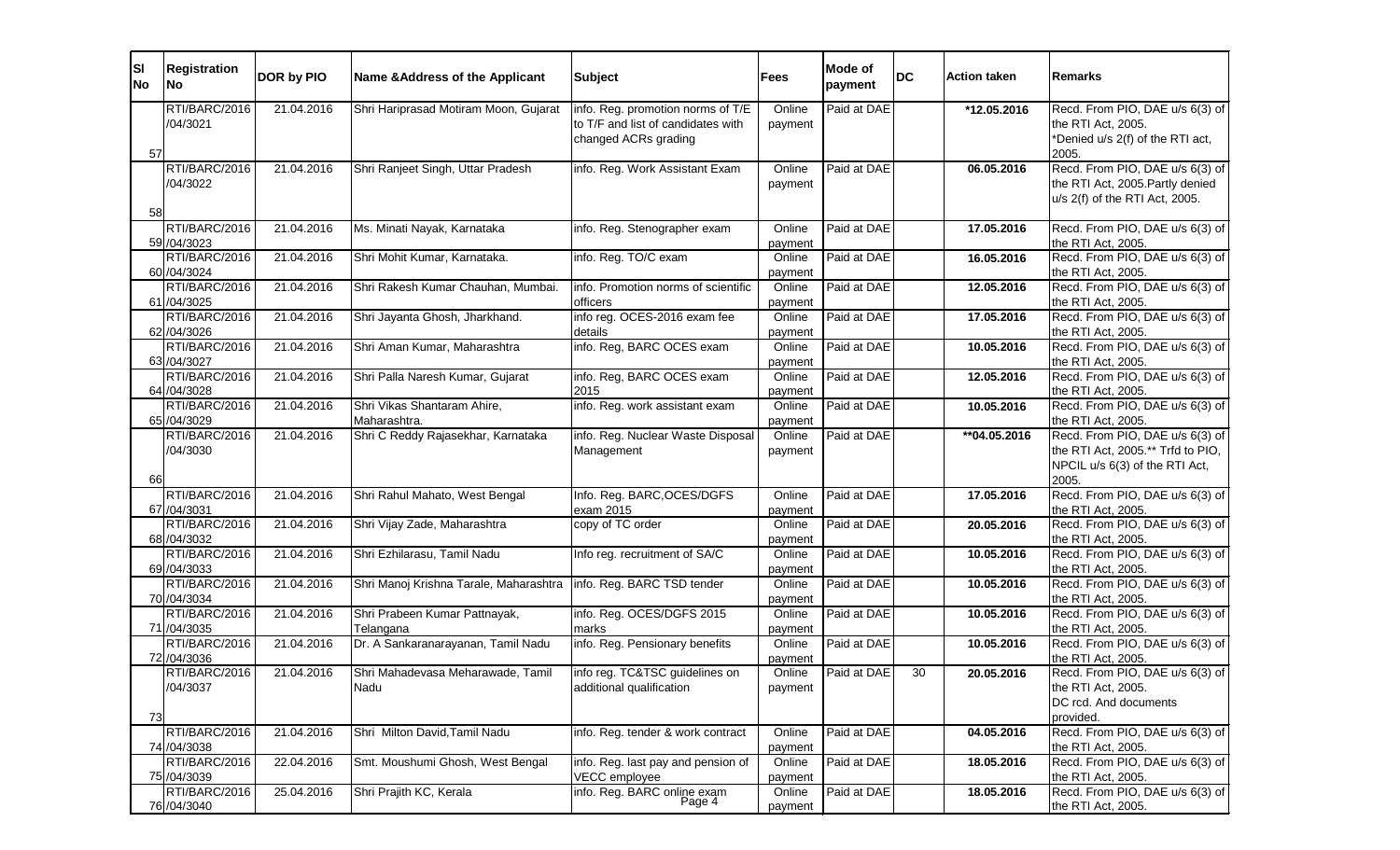| <b>SI</b><br><b>No</b> | Registration<br><b>No</b>                 | DOR by PIO | <b>Name &amp;Address of the Applicant</b>                              | <b>Subject</b>                                                                             | <b>Fees</b>                  | <b>Mode of</b><br>payment | <b>DC</b> | <b>Action taken</b>  | <b>Remarks</b>                                                                                                                                                                                                             |
|------------------------|-------------------------------------------|------------|------------------------------------------------------------------------|--------------------------------------------------------------------------------------------|------------------------------|---------------------------|-----------|----------------------|----------------------------------------------------------------------------------------------------------------------------------------------------------------------------------------------------------------------------|
|                        | RTI/BARC/2016<br>77 /04/3041              | 25.04.2016 | Shri. Surendra Mohan Meena, Uttar<br>Pradesh                           | info reg. OCES/DGFS-2016 cut off                                                           | Online<br>payment            | Paid at DAE               |           | 18.05.2016           | Recd. From PIO, DAE u/s 6(3) of<br>the RTI Act, 2005.                                                                                                                                                                      |
|                        | RTI/BARC/2016<br>78 / 04/3042             | 25.04.2016 | Shri Sriram, Andhra Pradesh-                                           | info. OCES/DGFS exam                                                                       | Online<br>payment            | Paid at DAE               |           | 18.05.2016           | Recd. From PIO, DAE u/s 6(3) of<br>the RTI Act, 2005.                                                                                                                                                                      |
| 79                     | RTI/BARC/2016<br>/04/3043                 | 25.04.2016 | Shri Ramjeevan Meena, Haryana                                          | info. OCES/DGFS exam 2016                                                                  | Online<br>payment            | Paid at DAE               |           | 24.05.2016           | Recd. From PIO, DAE u/s 6(3) of<br>the RTI Act, 2005. Partly denied<br>u/s 8(1)(d) of the RTI Act, 2005.                                                                                                                   |
|                        | RTI/BARC/2016<br>80 / 04/3044             | 25.04.2016 | Shri Braj Bhushan Yadav, Uttar Pradesh   info. Reg. facilities in BARC |                                                                                            | Online<br>payment            | Paid at DAE               |           | 06.05.2016           | Recd. From PIO, DAE u/s 6(3) of<br>the RTI Act, 2005.                                                                                                                                                                      |
|                        | RTI/BARC/2016<br>/04/3045                 | 25.04.2016 | Shri Virendra, Tamil Nadu                                              | info. Reg citeria/guidelines for the<br>departmental accommodation                         | Online<br>payment            | Paid at DAE               | 20        | 24.05.2016           | Recd. From PIO, DAE u/s 6(3) of<br>the RTI Act, 2005.<br>Trfd. To PIOs of constituent units<br>u/s 6(3) of the RTi Act, 2005.<br>Trfd. To PIOs of constituent<br>units.on 05.05.2016<br>DC rcd. And documents<br>provided. |
| 81                     | RTI/BARC/2016                             | 25.04.2016 | Shri Vijay, Maharashtra                                                | info. Reg. local journey claim                                                             | Online                       | Paid at DAE               |           | 24.05.2016           | Recd. From PIO, DAE u/s 6(3) of                                                                                                                                                                                            |
| 83                     | 82 / 04/3046<br>RTI/BARC/2016<br>/04/3047 | 25.04.2016 | Shri Ravi, Bihar                                                       | performed by self<br>info. Reg. OCES/DGFS exam<br>marks obtained by self, cut off<br>marks | payment<br>Online<br>payment | Paid at DAE               |           | 24.05.2016           | the RTI Act, 2005.<br>Recd. From PIO, DAE u/s 6(3) of<br>the RTI Act, 2005.                                                                                                                                                |
| 84                     | RTI/BARC/2016<br>/04/3048                 | 25.04.2016 | Shri Vinay Kumar, Rajasthan                                            | info. Reg. service benefits and pay<br>protection for SA/E directly<br>recruited to TO/C   | Online<br>payment            | Paid at DAE               |           | 24.05.2016           | Recd. From PIO, DAE u/s 6(3) of<br>the RTI Act, 2005.                                                                                                                                                                      |
|                        | RTI/BARC/2016<br>85 / 04/3049             | 25.04.2016 | Mr. Sameer R. Gupta, Mumbai                                            | info. Reg. inquiry report against<br><b>Bhatia Hospital</b>                                |                              | Court fee<br>stamp        |           | **14.06.2016         | ** Trfd to PIO, AERB u/s 6(3) of<br>the RTI Act, 2005.                                                                                                                                                                     |
| 86                     | RTI/BARC/2016<br>/04/3050                 | 25.04.2016 | Shri Manoj Krishna Tarale, Maharashtra                                 | Info.reg. TSD tender                                                                       | Online<br>payment            | Paid at DAE               |           | 24.05.2016           | Recd. From PIO, DAE u/s 6(3) of<br>the RTI Act, 2005. Partly denied<br>u/s 7(9) of the RTI Act, 2005.                                                                                                                      |
|                        | RTI/BARC/2016<br>87 / 04/3051             | 26.04.2016 | Shri P Raja, Tamil Nadu                                                | info. Reg. unfilled vacancies of<br>PWD candidates                                         | Online<br>payment            | Paid at DAE               |           | <b>Under Process</b> | Recd. From PIO, DAE u/s 6(3) of<br>the RTI Act, 2005.                                                                                                                                                                      |
|                        | RTI/BARC/2016<br>88 / 04/3052             | 27.04.2016 | Smt. Sangita Suryakant Lohar, Pune                                     | Inf. Reg. mandatory deductions of<br><b>BARC</b> employee                                  | 10                           | Cash                      |           | 26.5.2016            |                                                                                                                                                                                                                            |
| 89                     | RTI/BARC/2016<br>/04/3053                 | 28.04.2016 | Shri P Raja, Tamil Nadu                                                | Inf. Reg. vacancies for persons<br>with Disabilities.                                      | Online<br>payment            | Paid at DAE               |           | 27.05.2016           | Recd. From PIO, DAE u/s 6(3) of<br>the RTI Act, 2005 pertaining to<br>point No. (2)                                                                                                                                        |
|                        | RTI/BARC/2016<br>90 / 04/3054             | 29.04.2016 | Shri. P. A. Satheesh, Navi Mumbai.                                     | Inf. Reg. retirement benefits and<br>other benefits due to self                            | 10                           | $\overline{IPO}$          |           | 27.05.2016           |                                                                                                                                                                                                                            |
| 91                     | RTI/BARC/2016<br>/05/3055                 | 02.05.2016 | Shri. Rajendra Kumar, Tamil nadu.                                      | Inf. Reg. transfer of BARC<br>employees                                                    | Online<br>payment            | Paid at DAE               |           | *24.05.2016          | Recd. From PIO, DAE u/s 6(3) of<br>the RTI Act, 2005.*Denied u/s<br>7(9) of the RTI Act, 2005.                                                                                                                             |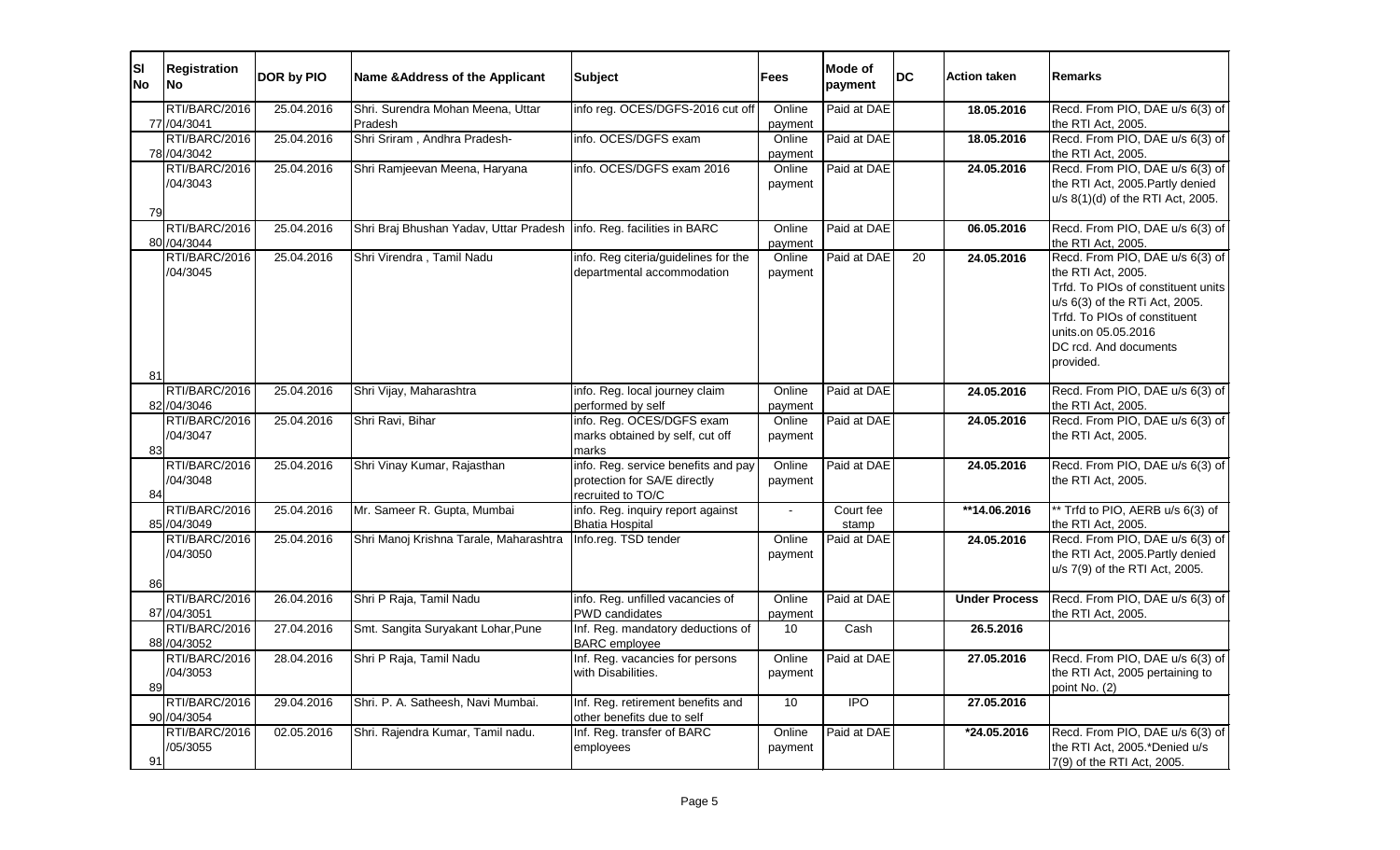| <b>SI</b><br><b>No</b> | Registration<br><b>No</b>        | DOR by PIO | <b>Name &amp; Address of the Applicant</b> | <b>Subject</b>                                                                                   | <b>Fees</b>              | <b>Mode of</b><br>payment | <b>DC</b> | <b>Action taken</b>  | <b>Remarks</b>                                                                                                                                                  |
|------------------------|----------------------------------|------------|--------------------------------------------|--------------------------------------------------------------------------------------------------|--------------------------|---------------------------|-----------|----------------------|-----------------------------------------------------------------------------------------------------------------------------------------------------------------|
| 92                     | RTI/BARC/2016<br>/05/3056        | 02.05.2016 | Shri. Anil Bhagwat, Thane                  | Inf. Reg. medical reimbursement<br>for staff                                                     | $\overline{\phantom{a}}$ | Paid at DAE               |           | 26.05.2016           | Recd. From PIO, DAE u/s 6(3) of<br>the RTI Act, 2005. Partly denied<br>u/s 2(f) of the RTI Act, 2005.<br>Inf. Prov. As per the appellate<br>order on 04.07.2016 |
| 93                     | RTI/BARC/2016<br>/05/3057        | 02.05.2016 | Shri. Himanshu, Rajasthan.                 | Inf. Reg. OCES-DGFS exam and<br>TO/C direct recruitment exam.                                    | Online<br>payment        | Paid at DAE               |           | 26.05.2016           | Recd. From PIO, DAE u/s 6(3) of<br>the RTI Act, 2005 pertaining to<br>point Nos. 1 & 2.                                                                         |
|                        | RTI/BARC/2016<br>94 /05/3058     | 02.05.2016 | Shri. Rakesh Kumar Chauhan, Mumbai         | Inf. Reg. APAR of self                                                                           | Online<br>payment        | Paid at DAE               |           | 11.05.2016           | Recd. From PIO, DAE u/s 6(3) of<br>the RTI Act, 2005.                                                                                                           |
| 95                     | RTI/BARC/2016<br>/05/3059        | 02.05.2016 | Shri. Shiv Prakash, Uttar Pradesh.         | Inf. Reg. cut off marks, question<br>paper and answer keys reg.<br>Electrical Engineering exam.  | Online<br>payment        | Paid at DAE               |           | 26.05.2016           | Recd. From PIO, DAE u/s 6(3) of<br>the RTI Act, 2005. Partly denied<br>u/s 8(1)(d) of the RTI Act, 2005.                                                        |
|                        | RTI/BARC/2016<br>96 / 05/3060    | 02.05.2016 | Shri. Yogesh, Rajasthan.                   | Inf. Reg. BARC OCES exam                                                                         | Online<br>payment        | Paid at DAE               |           | 26.05.2016           | Recd. From PIO, DAE u/s 6(3) of<br>the RTI Act, 2005.                                                                                                           |
|                        | RTI/BARC/2016<br>97 / 05/3061    | 02.05.2016 | Smt. Sushma Alaguvadivel, Tamil Nadu       | Copy of appeal made by self                                                                      | Online<br>payment        | Paid at DAE               |           | 26.05.2016           | Recd. From PIO, DAE u/s 6(3) of<br>the RTI Act, 2005.                                                                                                           |
| 98                     | RTI/BARC/2016<br>/05/3062        | 02.05.2016 | Shri. Paratha Sarathi mishra, Odisha.      | Inf. Reg. Pokhran II test                                                                        | Online<br>payment        | Paid at DAE               |           | *25.05.2016          | Recd. From PIO, DAE u/s 6(3) of<br>the RTI Act, 2005 pertaining to<br>point No. (2).*denied u/s 8(1)(a)<br>of the RTI Act, 2005                                 |
| 99                     | RTI/BARC/2016<br>/05/3063        | 02.05.2016 | Shri. G. F. Vohra, Ahmedabad               | Inf. Reg. fixation of pay of<br>Scientific & Technical staff.                                    | Online<br>payment        | Paid at DAE               |           | 01.06.2016           | Recd. From PIO, DAE u/s 6(3) of<br>the RTI Act, 2005.**Trfd to PIO,<br>Constituent Units on 09/05/2016.<br>Partly denied u/s 7(9) of the RTI<br>Act, 2005       |
| 100                    | RTI/BARC/2016<br>/05/3064        | 02.05.2016 | Shri. Tadi Siva Prasad, Ranchi.            | Inf. Reg. OCES/DGFS-2015<br>interview marks and cutoff marks<br>of self.                         | 10                       | <b>IPO</b>                |           | 27.05.2016           |                                                                                                                                                                 |
| 101                    | RTI/BARC/2016<br>/05/3065        | 02.05.2016 | Shri. V. Perumal. B. E. Tuticorin.         | Reg. pay details for Draught Man<br>holder Civil, Diploma Holder Civil<br>and B. E. holder Civil | 10                       | <b>IPO</b>                |           | **06.05.2016         | ** Trfd to PIO, HWB, Mumbai u/s<br>6(3) of the RTI Act, 2005                                                                                                    |
| 102                    | RTI/BARC/2016<br>/05/3066        | 04.05.2016 | Shri. C. Vijayashekhar, TamilNadu.         | Inf. Reg. direct recruitment from<br>Technician post to Scientific<br>Assistant "B"              | $\blacksquare$           | Paid at DAE               |           | 10.05.2016           | Recd. From PIO, DAE u/s 6(3) of<br>the RTI Act, 2005.                                                                                                           |
| 103                    | RTI/BARC/2016<br>/05/3067        | 05.05.2016 | Shri Sachendra Mathur, Mumbai              | info. Reg. rules post-retirement<br>service of BARC employees in<br>educational institutions     | 10                       | <b>IPO</b>                |           | <b>Under Process</b> |                                                                                                                                                                 |
| 104                    | RTI/BARC/2016<br>/05/3068        | 06.05.2016 | Shri Dinesh J More, Maharashtra            | info. Reg. duty hours of<br>Radiographer, X-ray technician &<br>Jr. Radiographer                 | 10 <sup>°</sup>          | <b>IPO</b>                |           | 03.06.2016           |                                                                                                                                                                 |
|                        | RTI/BARC/2016<br>105 / 05 / 3069 | 06.05.2016 | Shri Vikram Singh Yadav, Madhya<br>Pradesh | info. Reg. Min. Eligiblity Criteria for<br>SA(Electronics) in DAE                                | $\sim$                   | Paid at DAE               |           | 03.06.2016           | Recd. From PIO, DAE u/s 6(3) of<br>the RTI Act, 2005.                                                                                                           |
| 106                    | RTI/BARC/2016<br>/05/3070        | 06.05.2016 | Ms. Swapna S Parab, Navi Mumbai            | info. Reg. job profile of<br>Radiographer, Jr. Radiographer,<br>OT technician and Orage Stant    | 10 <sup>°</sup>          | <b>IPO</b>                |           | 03.06.2016           |                                                                                                                                                                 |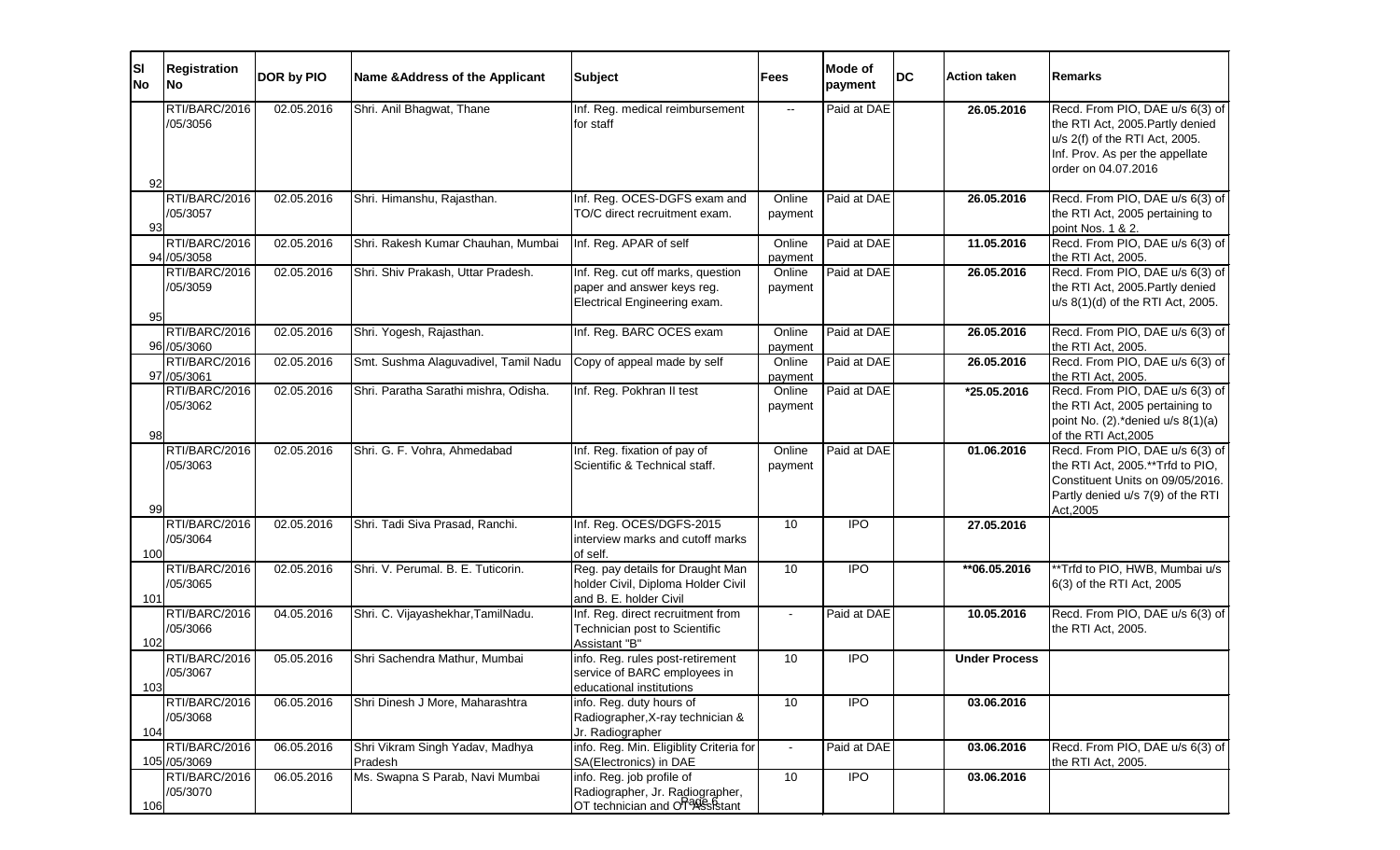| <b>SI</b><br><b>No</b> | Registration<br><b>No</b>      | DOR by PIO | Name & Address of the Applicant       | <b>Subject</b>                                      | <b>Fees</b>     | <b>Mode of</b><br>payment | <b>DC</b> | <b>Action taken</b>  | lRemarks                                              |
|------------------------|--------------------------------|------------|---------------------------------------|-----------------------------------------------------|-----------------|---------------------------|-----------|----------------------|-------------------------------------------------------|
|                        | RTI/BARC/2016                  | 06.05.2016 | Mrs. Surekha Pramod Dhanajay, Navi    | Info. Reg. Ex-BARC employee                         | 10              | <b>IPO</b>                |           | 03.06.2016           |                                                       |
|                        | 107 /05/3071                   |            | Mumbai                                |                                                     |                 |                           |           |                      |                                                       |
|                        | RTI/BARC/2016                  | 06.05.2016 | Shri Vikram Singh Yadav, Madhya       | info. Reg. SA(electronics) eligiblity               | $\sim$          | Paid at DAE               |           | 03.06.2016           | Recd. From PIO, DAE u/s 6(3) of                       |
|                        | 108 / 05/3072                  |            | Pradesh                               | in DAE                                              |                 |                           |           |                      | the RTI Act, 2005.                                    |
|                        | RTI/BARC/2016                  | 06.05.2016 | Shri Gyanendra Prasad, Tamil Nadu     | info. Reg. DAE housing allotment                    |                 | Paid at DAE               |           | 03.06.2016           | Recd. From PIO, DAE u/s 6(3) of                       |
|                        | 109 / 05/3073<br>RTI/BARC/2016 | 09.05.2016 | Shri Paresh Naik, Gujarat             | rules<br>info. Reg. AERB Permission for             | $\sim$          | Paid at DAE               |           | **17.05.2016         | the RTI Act, 2005.<br>Recd. From PIO, DAE u/s 6(3) of |
|                        | /05/3074                       |            |                                       | procurement of Medical X Ray                        |                 |                           |           |                      | the RTI Act, 2005.**Trfd. To                          |
|                        |                                |            |                                       | Equipment                                           |                 |                           |           |                      | CPIO, AERB u/s 6(3) of the RTI                        |
| 110                    |                                |            |                                       |                                                     |                 |                           |           |                      | Act, 2005.                                            |
|                        | RTI/BARC/2016                  | 09.05.2016 | Ms. Rajeshwari MP, Karnataka          | info. Reg. security staff strength &                |                 | Paid at DAE               |           | *07.06.2016          | Recd. From PIO, DAE u/s 6(3) of                       |
|                        | /05/3075                       |            |                                       | posts                                               |                 |                           |           |                      | the RTI Act, 2005.*Denied u/s                         |
| 111                    |                                |            |                                       |                                                     |                 |                           |           |                      | 8(1)(a) of the RTI Act, 2005.                         |
|                        | RTI/BARC/2016                  | 09.05.2016 | Shri Prashant Ashok Londhe, Nasik     | Inf.Reg. copy of complaint letter                   | 10              | Cash                      |           | 07.06.2016           | DC rcd. And documents                                 |
|                        | 112 /05/3076                   |            |                                       | against self                                        |                 |                           |           |                      | provided.                                             |
|                        | RTI/BARC/2016                  | 09.05.2016 | Shri Prashant Ashok Londhe, Nasik     | Inf.Reg. copy of complaint letter                   | 10              | Cash                      |           | 07.06.2016           |                                                       |
|                        | 113 /05/3077<br>RTI/BARC/2016  | 09.05.2016 | Shri Souradeep Mukhopadhyay, Kolkata. | against self<br>info. Reg. Uranium levels in water, | 10              | <b>IPO</b>                |           | 07.06.2016           |                                                       |
|                        | /05/3078                       |            |                                       | soil, human bodies, animals etc.                    |                 |                           |           |                      |                                                       |
| 114                    |                                |            |                                       |                                                     |                 |                           |           |                      |                                                       |
|                        | RTI/BARC/2016                  | 09.05.2016 | Shri Pravin Lahudas Shinde,           | Info. Reg. work assistant exam                      | 10              | <b>IPO</b>                |           | 07.06.2016           |                                                       |
|                        | 115 /05/3079                   |            | Maharashtra- 400 066.                 |                                                     |                 |                           |           |                      |                                                       |
|                        | RTI/BARC/2016                  | 11.05.2016 | Shri Pradipta Pal, Odisha             | info. Reg. circulars, memos,                        | $\sim$          | Paid at DAE               |           | 08.06.2016           | Recd. From PIO, DAE u/s 6(3) of                       |
|                        | /05/3080                       |            |                                       | policies, position of staff, vacancy                |                 |                           |           |                      | the RTI Act, 2005.                                    |
|                        |                                |            |                                       | position, cleanliness drive etc                     |                 |                           |           |                      |                                                       |
| 116                    | RTI/BARC/2016                  | 12.05.2016 | Shri. Ramakant Ashok Kadam, Juinagar. | Details reg. norms for deciding                     |                 | Court fee                 |           | <b>Under Process</b> |                                                       |
|                        | /05/3081                       |            |                                       | educational qualification for                       |                 | stamp                     |           |                      |                                                       |
|                        |                                |            |                                       | recruitment vide advt. No. 01/2016                  |                 |                           |           |                      |                                                       |
| 117                    |                                |            |                                       |                                                     |                 |                           |           |                      |                                                       |
|                        | RTI/BARC/2016                  | 12.05.2016 | Shri. Abhijeet Mandlik, Maharashtra.  | Marks of candidates for post of                     | Online          | Paid at DAE               |           | 09.06.2016           | Recd. From PIO, DAE u/s 6(3) of                       |
|                        | 118 / 05/3082                  |            |                                       | Physiotherapist, SA/B                               | payment         |                           |           |                      | the RTI Act, 2005.                                    |
|                        | RTI/BARC/2016                  | 12.05.2016 | Ms. Vandana Singh, New Delhi.         | Inf. Reg. TO/C exam                                 | Online          | Paid at DAE               |           | 08.06.2016           | Recd. From PIO, DAE u/s 6(3) of                       |
|                        | 119 / 05/3083                  |            |                                       |                                                     | payment         |                           |           |                      | the RTI Act, 2005.                                    |
|                        | RTI/BARC/2016                  | 12.05.2016 | Shri. Manu Kumar Singh, Rajasthan.    | Inf. Reg. TO/C exam                                 | Online          | Paid at DAE               |           | 09.06.2016           | Recd. From PIO, DAE u/s 6(3) of                       |
|                        | 120 / 05/3084<br>RTI/BARC/2016 | 12.05.2016 | Shri. Ramakant Ashok Kadam, Juinagar. | Details reg. norms for deciding                     | payment         | Court fee                 |           | <b>Under Process</b> | the RTI Act, 2005.                                    |
|                        | /05/3085                       |            |                                       | educational qualification for                       |                 | stamp                     |           |                      |                                                       |
|                        |                                |            |                                       | recruitment vide advt. No. 01/2016                  |                 |                           |           |                      |                                                       |
| 121                    |                                |            |                                       |                                                     |                 |                           |           |                      |                                                       |
|                        | RTI/BARC/2016                  | 12.05.2016 | Shri. Ramakant Ashok Kadam, Juinagar. | Inf. With reg. to advt. No. 1/2016                  |                 | Court fee                 |           | <b>Under Process</b> |                                                       |
|                        | 122 /05/3086                   |            |                                       | $(R-II)$                                            |                 | stamp                     |           |                      |                                                       |
|                        | RTI/BARC/2016                  | 12.05.2016 | Shri. Ramakant Ashok Kadam, Juinagar. | Inf. With reg. to advt. No. 1/2016                  |                 | Court fee                 |           | <b>Under Process</b> |                                                       |
|                        | 123 / 05/3087                  |            |                                       | $(R-II)$                                            |                 | stamp                     |           |                      |                                                       |
|                        | RTI/BARC/2016                  | 12.05.2016 | Shri. Ramakant Ashok Kadam, Juinagar. | Inf. With reg. to advt. No. 1/2016                  | $\sim$          | Court fee                 |           | <b>Under Process</b> |                                                       |
|                        | 124 / 05/3088<br>RTI/BARC/2016 | 17.05.2016 | Shri. R. Vinay Kumar, Bangalore.      | $(R-II)$<br>Inf. Reg. clearance for                 | 10 <sup>°</sup> | stamp<br><b>IPO</b>       |           | **20.05.2016         | **Trfd to PIO, AERB u/s 6(3) of                       |
|                        | 125 /05/3089                   |            |                                       | Page 7<br>radiotherapy units.                       |                 |                           |           |                      | the RTI Act, 2005.                                    |

| Remarks                                                                                                                                                                                                                                                                                                                                                                             |
|-------------------------------------------------------------------------------------------------------------------------------------------------------------------------------------------------------------------------------------------------------------------------------------------------------------------------------------------------------------------------------------|
| Recd. From PIO, DAE u/s 6(3) of<br>the RTI Act, 2005.<br>Recd. From PIO, DAE u/s 6(3) of<br><u>the RTI Act, 2005.</u><br>Recd. From PIO, DAE u/s 6(3) of<br>the RTI Act, 2005.**Trfd. To<br>CPIO, AERB u/s 6(3) of the RTI<br>Act, 2005.<br>Recd. From PIO, DAE u/s 6(3) of<br>the RTI Act, 2005.*Denied u/s<br>8(1)(a) of the RTI Act, 2005.<br>DC rcd. And documents<br>provided. |
|                                                                                                                                                                                                                                                                                                                                                                                     |
| Recd. From PIO, DAE u/s 6(3) of<br>the RTI Act, 2005.                                                                                                                                                                                                                                                                                                                               |
| Recd. From PIO, DAE u/s 6(3) of                                                                                                                                                                                                                                                                                                                                                     |
| the RTI Act, 2005.<br>Recd. From PIO, DAE u/s 6(3) of<br>the RTI Act, 2005.<br>Recd. From PIO, DAE u/s 6(3) of<br>the RTI Act, 2005.                                                                                                                                                                                                                                                |
|                                                                                                                                                                                                                                                                                                                                                                                     |
|                                                                                                                                                                                                                                                                                                                                                                                     |
| **Trfd to PIO, AERB u/s 6(3) of<br>the RTI Act, 2005.                                                                                                                                                                                                                                                                                                                               |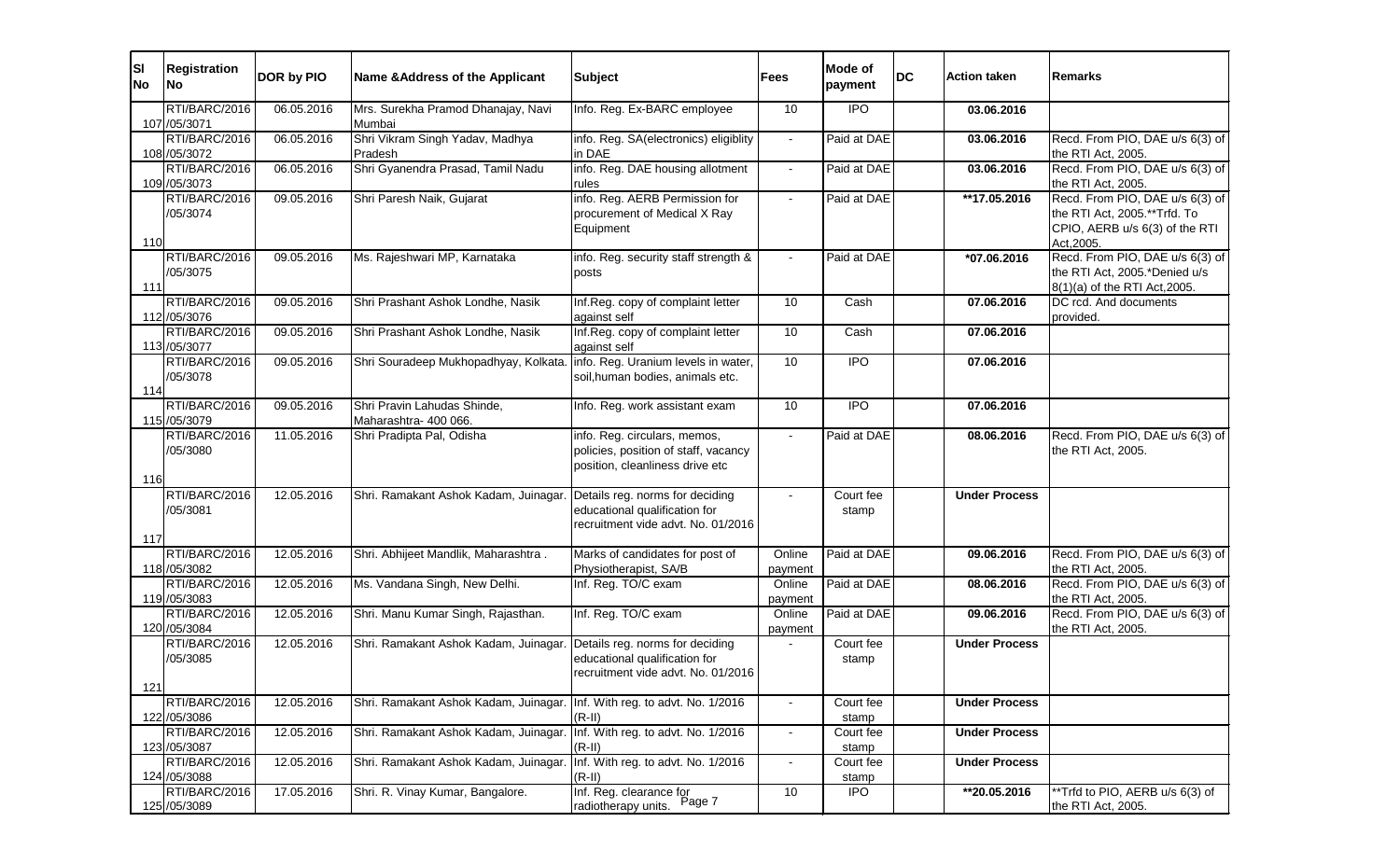| SI<br><b>No</b> | <b>Registration</b><br><b>No</b> | DOR by PIO | <b>Name &amp; Address of the Applicant</b> | <b>Subject</b>                                                                     | <b>Fees</b>              | Mode of<br>payment | <b>DC</b> | <b>Action taken</b>  | Remarks                                                               |
|-----------------|----------------------------------|------------|--------------------------------------------|------------------------------------------------------------------------------------|--------------------------|--------------------|-----------|----------------------|-----------------------------------------------------------------------|
|                 | RTI/BARC/2016<br>126 /05/3090    | 20.05.2016 | Shri Rahul Sehrawat, Harayana              | Information regarding research on<br>bottled Mineral water                         | 10                       | <b>IPO</b>         |           | 14.06.2016           |                                                                       |
|                 | RTI/BARC/2016<br>127 /05/3091    | 20.05.2016 | Dr. Subhash Chandra Tripathi, Mumbai.      | APAR related.                                                                      | 10                       | cash               |           | 27.05.2016           |                                                                       |
|                 | RTI/BARC/2016<br>128 / 05/3092   | 20.05.2016 | Smt. Sarita J. Dalvi, Mumbai               | Pay and allowance for the period<br>1.1.2006 to 30.9.2008                          | 10                       | cash               |           | 15.06.2016           |                                                                       |
|                 | RTI/BARC/2016<br>129 /05/3093    | 19.5.2016  | Ms. Vaishali Jankhande, Navi Mumbai        | post of tradesman B                                                                | 10                       | <b>IPO</b>         |           | 15.06.2016           |                                                                       |
|                 | RTI/BARC/2016<br>130 /05/3094    | 17.5.2016  | Shri Rushi Raul, Kandivali                 | sea water drinkable                                                                | $\blacksquare$           | paid at dae        |           | 14.06.2016           | Rcd. From PIO, DAE                                                    |
|                 | RTI/BARC/2016<br>131 /05/3095    | 17.5.2016  | Shri A. Paneer Selvam, Karnataka           | two additional increments granted<br>to SO in DAE                                  | $\sim$                   | paid at dae        |           | 13.06.2016           | Rcd. From PIO, DAE                                                    |
|                 | RTI/BARC/2016<br>132 /05/3096    | 17.5.2016  | Ms. Nidhi Gupta, Navi Mumbai.              | details od scientific officer of<br><b>Electronic Division</b>                     | $\sim$                   | paid at dae        |           | 15.06.2016           | Rcd. From PIO, DAE                                                    |
| 133             | RTI/BARC/2016<br>/05/3097        | 17.05.2016 | Shri Sandeep R. Sawant, Mumbai.            | Merit promotion, promotion on<br><b>ACP/MACP for Pharmacist</b>                    |                          | paid at dae        |           | 15.06.2016           | Rcd. From PIO, DAE<br>Partly denied u/s 2(f) of the RTI<br>Act, 2005. |
|                 | RTI/BARC/2016<br>134 /05/3098    | 17.05.2016 | Shri Chandrasekhara Chary, Telangana       | related to OCES/DGFS-2016                                                          | $\blacksquare$           | paid at dae        |           | 13.06.2016           | Rcd. From PIO, DAE                                                    |
|                 | RTI/BARC/2016<br>135 /05/3099    | 17.5.2016  | Shri Debasshish Dutta, Mumbai              | documents on BRNS                                                                  | $\blacksquare$           | $\sim$             |           | <b>Under Process</b> | Fee not rcd.                                                          |
|                 | RTI/BARC/2016<br>136 /05/3100    | 20.5.2016  | Shri Praveen Kumar, Tamil Nadu             | Job in AE department                                                               | $\overline{\phantom{a}}$ | paid at DAE        |           | 02.06.2016           | Rcd. From PIO, DAE                                                    |
|                 | RTI/BARC/2016<br>137 /05/3101    | 23.05.2016 | Shri Sonu Bagoria, Mathura                 | relating to W/A post                                                               | 10                       | <b>IPO</b>         |           | 21.06.2016           | Partly denied u/s 2(f) of the RTI<br>Act, 2005.                       |
|                 | RTI/BARC/2016<br>138 / 05/3102   | 24.05.2016 | Smt sudha yadav, Uttar Pradesh             | info about employee                                                                | 10                       | <b>IPO</b>         |           | 22.06.2016           |                                                                       |
|                 | RTI/BARC/2016<br>139 / 05/3103   | 24.05.2016 | Shri R.G.Anil, KOTA(Raj)                   | non receive info as per RTI act,<br>2005                                           |                          |                    |           | <b>Under Process</b> | Letter for fee issued on<br>23.06.2016                                |
| 140             | RTI/BARC/2016<br>/05/3104        | 24.05.2016 | Dr.A.Sankaranarayann, Tamilnadu            | info reg CR APAR                                                                   | $\blacksquare$           | paid at dae        |           | *22.06.2016          | Rcd. From PIO, DAE<br>*Denied u/s 8(1)(a) of the RTI<br>Act, 2005.    |
|                 | RTI/BARC/2016<br>141 /05/3105    | 25.05.2016 | Shri S.P.Singh, UP                         | info regarding previous application                                                | 10                       | $\overline{1}$     |           | 23.06.2016           |                                                                       |
|                 | RTI/BARC/2016<br>142 /05/3106    | 25.05.2016 | Shri S.M.Raut, Mumbai                      | Info regd switchover CPF to GPF                                                    | 10                       | cash               |           | 23.06.2016           |                                                                       |
|                 | RTI/BARC/2016<br>143 / 05/3107   | 25.05.2016 | Shri M.Malla Reddy, Telangana              | info reagd radioactive particles (<br>iridium)                                     | $\overline{\phantom{0}}$ | court fee          |           | <b>Under Process</b> | letter for fee issued on<br>23.06.2016                                |
| 144             | RTI/BARC/2016<br>/05/3108        | 26.05.2016 | Dr. VeenaRohan Aurangabadwalla,<br>Mumbai  | info regd results of the interview<br>conducted for the post of medical<br>officer | 10                       | $\overline{1}$     |           | 23.06.2016           | Partly denied u/s 2(f) of the RTI<br>Act, 2005.                       |
|                 | RTI/BARC/2016<br>145 /05/3109    | 26.05.2016 | Smt. Shailaja N Derebil, Mumbai            | info regd switchover from CPF to<br><b>GPF</b>                                     | 10                       | cash               |           | 22.06.2016           |                                                                       |
|                 | RTI/BARC/2016<br>146 / 05/3110   | 26.05.2016 | Smt K.Susila Rao, Mumbai                   | info regd switchover from CPF to<br><b>GPF</b>                                     | 10                       | cash               |           | 22.06.2016           |                                                                       |
|                 | RTI/BARC/2016<br>147 / 05/3111   | 26.05.2016 | Shri Atul S.Bhangle, Mumbai.               | info regd switchover from CPF to<br><b>GPF</b>                                     | 10                       | cash               |           | 22.06.2016           |                                                                       |
|                 |                                  |            |                                            | Page 8                                                                             |                          |                    |           |                      |                                                                       |

| <b>Remarks</b>                                                                                            |
|-----------------------------------------------------------------------------------------------------------|
|                                                                                                           |
|                                                                                                           |
|                                                                                                           |
| Rcd. From PIO, DAE                                                                                        |
| Rcd. From PIO, DAE                                                                                        |
| Rcd. From PIO, DAE                                                                                        |
| Rcd. From PIO, DAE<br>Partly denied u/s 2(f) of the RTI<br>Act, 2005.<br>Rcd. From PIO, DA <mark>E</mark> |
| Fee not rcd.                                                                                              |
| Rcd. From PIO, DAE                                                                                        |
| Partly denied u/s 2(f) of the RTI<br>Act, 2005.                                                           |
|                                                                                                           |
| Letter for fee issued on<br><u>23.06.2016</u><br>Rcd. From PIO, DAE                                       |
| *Denied u/s 8(1)(a) of the RTI<br>Act, 2005.                                                              |
|                                                                                                           |
| letter for fee issued on<br><u>23.06.2016</u>                                                             |
| Partly denied u/s 2(f) of the RTI<br>Act, 2005.                                                           |
|                                                                                                           |
|                                                                                                           |
|                                                                                                           |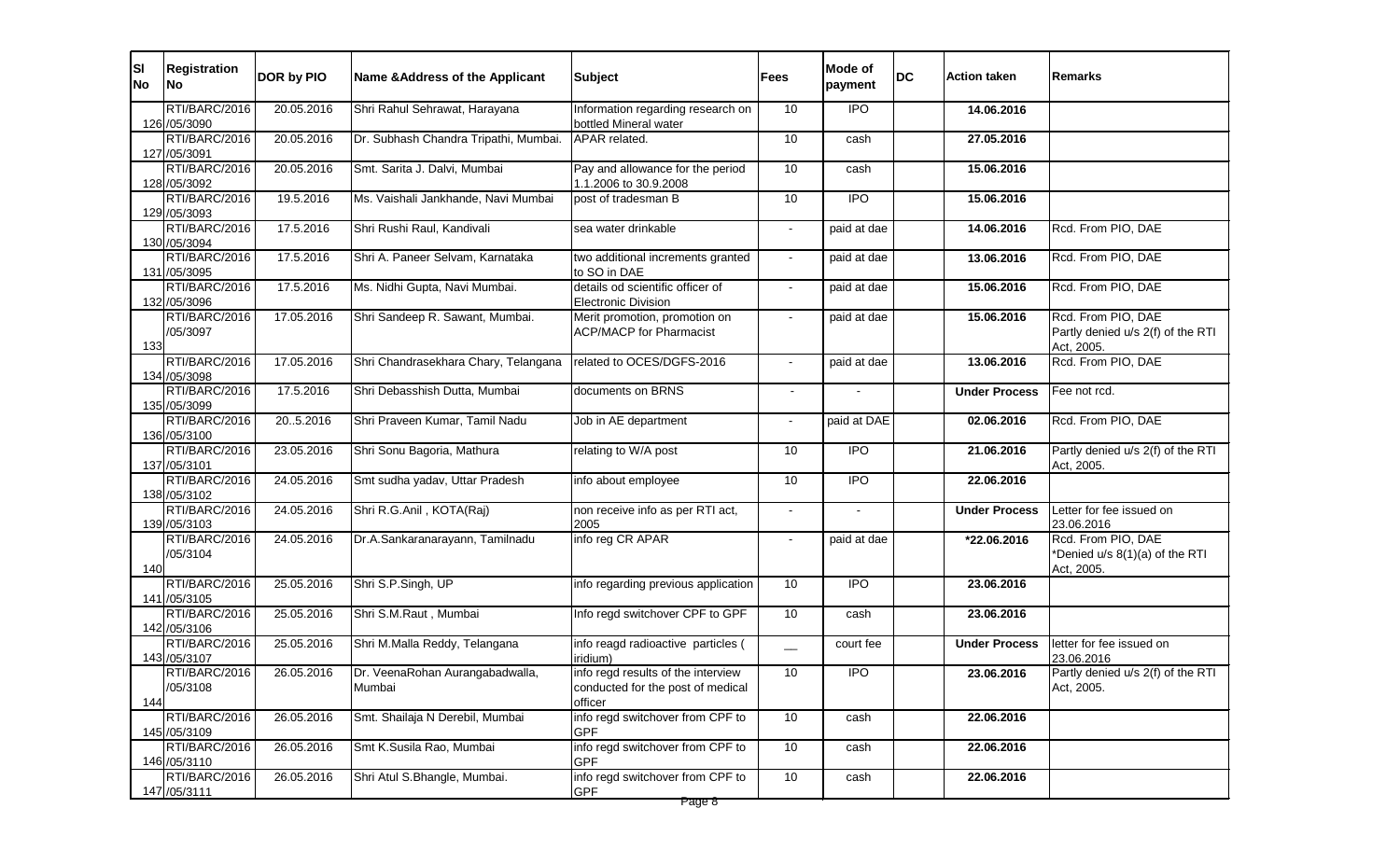| <b>SI</b><br><b>No</b> | Registration<br><b>No</b>      | DOR by PIO | Name & Address of the Applicant      | <b>Subject</b>                                                                | <b>Fees</b>       | <b>Mode of</b><br>payment                | <b>DC</b> | <b>Action taken</b>  | Remarks                                               |
|------------------------|--------------------------------|------------|--------------------------------------|-------------------------------------------------------------------------------|-------------------|------------------------------------------|-----------|----------------------|-------------------------------------------------------|
|                        | RTI/BARC/2016<br>148 / 05/3112 | 26.05.2016 | Shri P.C.Bhatt, Mumbai               | info regd switchover from CPF to<br><b>GPF</b>                                | 10                | cash                                     |           | 22.06.2016           |                                                       |
|                        | RTI/BARC/2016<br>149 / 05/3113 | 26.05.2016 | Shri S.P.Sarang, Mumbai              | info regd switchover from CPF to<br><b>GPF</b>                                | 10                | cash                                     |           | 22.06.2016           |                                                       |
|                        | RTI/BARC/2016<br>150 /05/3114  | 26.05.2016 | Shri S.M.Raut, Mumba                 | info regd switchover from CPF to<br><b>GPF</b>                                | 10                | cash                                     |           | 23.06.2016           |                                                       |
|                        | RTI/BARC/2016<br>151 /05/3115  | 26.05.2016 | Shri B.H.Ansari, Mumbai              | info regd switchover from CPF to<br><b>GPF</b>                                | 10                | cash                                     |           | 23.06.2016           |                                                       |
|                        | RTI/BARC/2016<br>152 /05/3116  | 26.05.2016 | Shri Khan .M.U, Mumbai               | info regd switchover from CPF to<br><b>GPF</b>                                | 10                | cash                                     |           | 23.06.2016           |                                                       |
| 153                    | RTI/BARC/2016<br>/05/3117      | 27.05.2016 | Shri Bhaskar Joshi Bargad, Rajasthan | info regd disease caused by<br>radiation                                      |                   | Paid at<br>Dept. of<br>communicati<br>on |           | 24.06.2016           | Rcd. From dept. of<br>communication                   |
|                        | RTI/BARC/2016<br>154 / 05/3118 | 30.05.2016 | Shri Amrendra Singh, MP              | info regd implementation of APAR                                              |                   | paid at DAE                              |           | 27.06.2016           | Rcd. From PIO, DAE                                    |
|                        | RTI/BARC/2016<br>155 /05/3119  | 30.05.2016 | Shri U.S.Tiwari, Mumbai              | info regd switchover from CPF to<br><b>GPF</b>                                | 10                | cash                                     |           | 27.06.2016           |                                                       |
|                        | RTI/BARC/2016<br>156 / 05/3120 | 30.05.2016 | Dr.Pundalik Uttamrao Munde, Parbhani | info regd produvction of seeds in<br>our centre                               |                   | court fee                                |           | <b>Under Process</b> | Letter for fee issued on<br>23.06.2016                |
|                        | RTI/BARC/2016<br>157 / 05/3121 | 30.05.2016 | Shri Ajit prakash, Bihar             | info regd results of WA/A                                                     | 10                | <b>IPO</b>                               |           | 27.06.2016           |                                                       |
|                        | RTI/BARC/2016<br>158 / 05/3122 | 31.05.2016 | Shri Nitin.P.Javeri, Mumbai          | info regd switchover from CPF to<br><b>GPF</b>                                | 10                | cash                                     |           | 27.06.2016           |                                                       |
|                        | RTI/BARC/2016<br>159 / 05/3123 | 31.05.2016 | Shri R.L.Mishra, Mumbai              | info regd switchover from CPF to<br><b>GPF</b>                                | 10                | cash                                     |           | 27.06.2016           |                                                       |
|                        | RTI/BARC/2016<br>160 / 05/3124 | 31.05.2016 | Shri Antony P.D, Mumbai              | info regd switchover from CPF to<br><b>GPF</b>                                | 10                | cash                                     |           | 27.06.2016           |                                                       |
|                        | RTI/BARC/2016<br>161 /06/3125  | 03.06.2016 | Shri Sanjay D.Pote, Mumbai           | info regd switchover from CPF to<br><b>GPF</b>                                | 10                | cash                                     |           | 29.06.2016           |                                                       |
|                        | RTI/BARC/2016<br>162 / 06/3126 | 03.06.2016 | Shri Rajendra.G.Keny, Mumbai         | info regd switchover from CPF to<br><b>GPF</b>                                | 10                | cash                                     |           | 29.06.2016           |                                                       |
|                        | RTI/BARC/2016<br>163 / 06/3127 | 01.06.2016 | Smt Madhavi H.Desai, Mumbai          | info regd the date on which the<br>grade of nurse D was given.                | 10                | cash                                     |           | 30.06.2016           |                                                       |
| 164                    | RTI/BARC/2016<br>/06/3128      | 01.06.2016 | Smt Madhavi H.Desai, Mumbai          | info regd the circular for interview<br>for post of sister incharge           | 10 <sup>°</sup>   | cash                                     |           | 30.06.2016           |                                                       |
|                        | RTI/BARC/2016<br>165 / 06/3129 | 01.06.2016 | Smt Madhavi H.Desai, Mumbai          | info regd the norms of nurse D<br>post                                        | 10                | cash                                     |           | 28.06.2016           |                                                       |
|                        | RTI/BARC/2016<br>166 / 06/3130 | 01.06.2016 | Smt Madhavi H.Desai, Mumbai          | info regd no: of vaccany for the<br>post of sister incharge                   | 10                | cash                                     |           | 30.06.2016           |                                                       |
|                        | RTI/BARC/2016<br>167 / 06/3131 | 01.06.2016 | Smt Madhavi H.Desai, Mumbai          | info regd norms to appear for<br>intvw of assistant matron                    | 10 <sup>°</sup>   | cash                                     |           | 29.06.2016           |                                                       |
|                        | RTI/BARC/2016<br>168 / 06/3132 | 01.06.2016 | Smt Madhavi H.Desai, Mumbai          | info regd norms applied for intrvw<br>of sister in charge                     | 10                | cash                                     |           | 29.06.2016           |                                                       |
|                        | RTI/BARC/2016<br>169 / 06/3133 | 01.06.2016 | Shri Kishan Prasad Tandon, Mumbai    | info. Reg. medical surgery<br>performed in BARC hospital<br><del>Page 9</del> | Online<br>payment | Paid at DAE                              |           | 29.06.2016           | Recd. From PIO, DAE u/s 6(3) of<br>the RTI Act, 2005. |

| Remarks                                              |
|------------------------------------------------------|
|                                                      |
|                                                      |
|                                                      |
|                                                      |
|                                                      |
| Rcd. From dept. of<br>communication                  |
| Rcd. From PIO, DAE                                   |
| Letter for fee issued on                             |
| <u>23.06.2016</u>                                    |
|                                                      |
|                                                      |
|                                                      |
|                                                      |
|                                                      |
|                                                      |
|                                                      |
|                                                      |
|                                                      |
|                                                      |
|                                                      |
|                                                      |
| Recd. From PIO, DAE u/s 6(3) of<br>the RTI Act,2005. |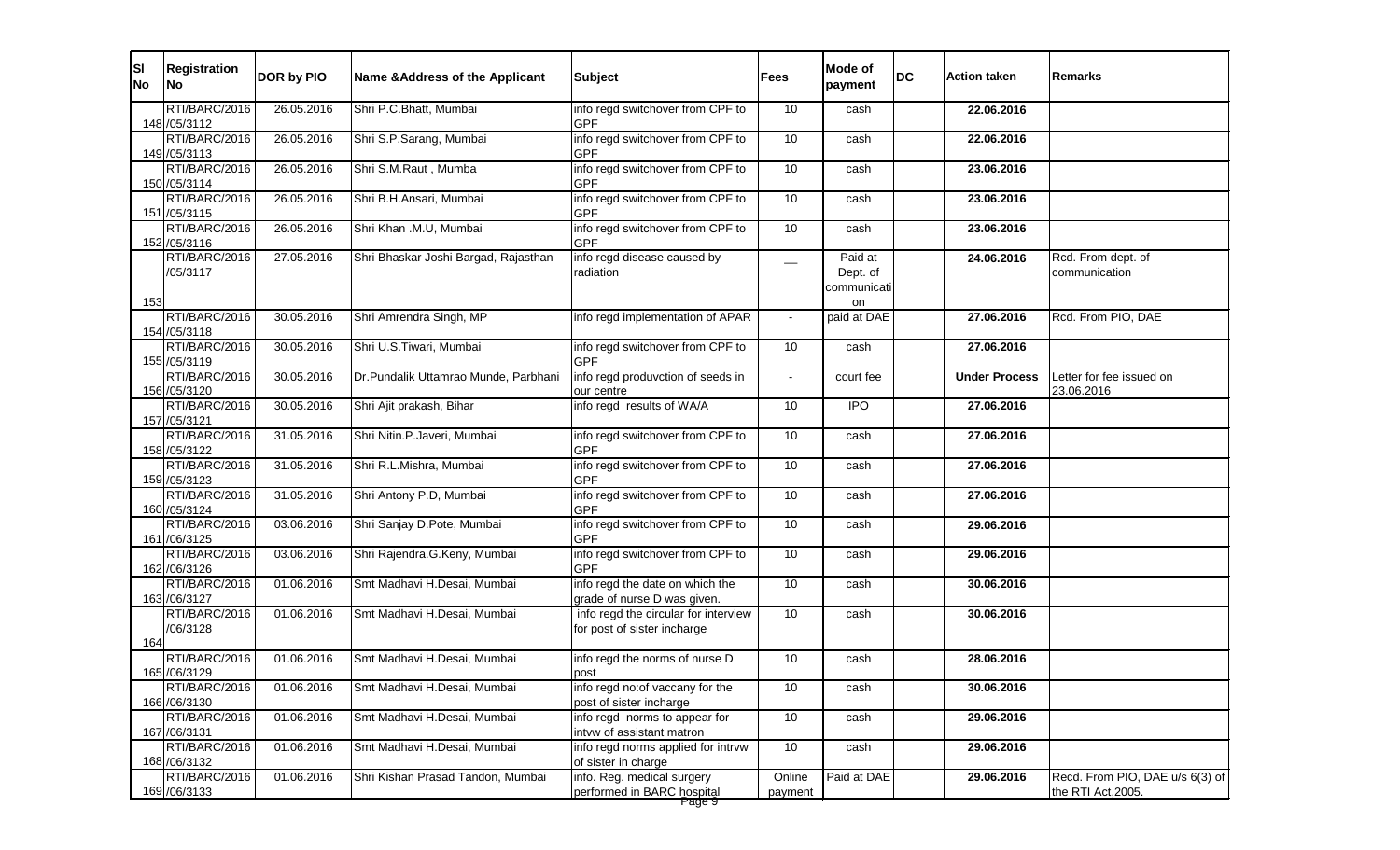| RTI/BARC/2016<br>Paid at DAE<br>01.06.2016<br>Shri K. P singh, Dehradun<br>info reg. departmental libaries<br>Online<br>30.06.2016<br>170 /06/3134<br>the RTI Act, 2005.<br>payment<br>RTI/BARC/2016<br>06.06.2016<br>info regd switchover from CPF to<br>Shri S.P.Anantwar, Mumbai<br>10<br>30.06.2016<br>cash<br><b>GPF</b><br>171 /06/3135<br>RTI/BARC/2016<br>06.06.2016<br>Shri V.S.Bhave, Mumbai<br>info regd switchover from CPF to<br>10<br>cash<br>30.06.2016<br><b>GPF</b><br>172 /06/3136<br>RTI/BARC/2016<br>06.06.2016<br>Shri S.N.Trimukhe, Mumbai<br>info regd switchover from CPF to<br>10<br>30.06.2016<br>cash<br>173 / 06/3137<br><b>GPF</b><br>RTI/BARC/2016<br>06.06.2016<br>Shri D.V.Bavbande, Mumbai<br>info regd switchover from CPF to<br>10<br>cash<br>30.06.2016<br>174 / 06/3138<br><b>GPF</b><br>RTI/BARC/2016<br>info. Reg. fullerene or allied<br>Paid at DAE<br>08.06.2016<br>Shri Karthik D Naveen, Andhra Pradesh<br>Online<br>Recd. From PIO, DAE u/s 6(3) of<br><b>Under Process</b><br>products/buckminster fullerene<br>the RTI Act, 2005.<br>175 / 06/3139<br>payment<br>RTI/BARC/2016<br>09.06.2016<br>Shri Joiet Joseph, Karnataka<br>$\overline{IPO}$<br>Info. Reg. work assistant exam<br>10<br><b>Under Process</b><br>176 / 06/3140<br>info regd switchover from CPF to<br>RTI/BARC/2016<br>13.06.2016<br>Shri A. R. Gajankush, Mumbai.<br>10<br><b>Under Process</b><br>cash<br><b>GPF</b><br>177 / 06/3141<br>RTI/BARC/2016<br>14.06.2016<br>Mrs. Nanda Shivaji Pol, Mumbai<br>pentioned details of BARC<br>10<br><b>DD</b><br><b>Under Process</b><br>178 / 06/3142<br>employee<br>RTI/BARC/2016<br>15.06.2016<br>Smt. Asha P. Lopes, Mumbai.<br>info regd switchover from CPF to<br>10<br>Cash<br><b>Under Process</b><br><b>GPF</b><br>179 / 06/3143<br>RTI/BARC/2016<br>15.06.2016<br>10<br><b>IPO</b><br>Shri. Raju Kanojiya, Vijay Nagar,<br>Inf. Reg. service rules.<br><b>Under Process</b><br>180 / 06/3144<br><b>Mumbai</b><br>15.06.2016<br>Shri. M. S. Gogia, Navi Mumbai<br>$\overline{IPO}$<br>RTI/BARC/2016<br>10<br>Inf. Reg. reimbursement of<br><b>Under Process</b><br>181 /06/3145<br>medicines.<br>Rcd. From PIO, DAE u/s 6(3) of<br>RTI/BARC/2016<br>Smt. Nidhi Gupta, Navi Mumbai<br>Paid at DAE<br>15.06.2016<br>Online<br>Inf. Reg. self<br><b>Under Process</b><br>182 /06/3146<br>the RTI Act, 2005.<br>payment<br>RTI/BARC/2016<br>16.06.2016<br>Shri. S. G. Gaikar, Mumbai.<br>Inf. Reg. BARC employee<br><b>IPO</b><br>10<br><b>Under Process</b><br>183 / 06/3147<br>RTI/BARC/2016<br>17.06.2016<br>10 <sup>°</sup><br><b>DD</b><br>Shri. Mohan Lal Gupta, New Delhi<br>Inf. Reg. complaint letter given by<br><b>Under Process</b><br>184 / 06/3148<br>self.<br>Inf. Reg. disciplinary proceedings<br>RTI/BARC/2016<br>20.06.2016<br>Shri. Santosh Kumar Mishra, Mumbai<br><b>IPO</b><br>10<br><b>Under Process</b><br>/06/3149<br>initiated against self.<br>185<br>RTI/BARC/2016<br>20.06.2016<br>Smt. Priya Gunaji Gaonkar, Mumbai<br>Inf. regarding complaint by the bus<br>10<br>Cash<br><b>Under Process</b><br>186 / 06/3150<br>commuters<br>RTI/BARC/2016<br>Smt Madhavi H.Desai, Mumbai<br>Inf. Reg. promotion of Nurse D<br>20.06.2016<br>10 <sup>°</sup><br>Cash<br><b>Under Process</b><br>187 / 06/3151<br>RTI/BARC/2016<br>22.06.2016<br>Shri. Sudhir Kumar, Mumbai.<br>10<br>Inf. Reg. employees of CPF to<br>Cash<br><b>Under Process</b><br><b>GPF</b><br>188 / 06/3152<br>RTI/BARC/2016<br>22.06.2016<br>Shri. D V Bavbande, Mumbai.<br>info regd switchover from CPF to<br>10 <sup>°</sup><br><b>Under Process</b><br>cash<br><b>GPF</b><br>189 / 06/3153<br>RTI/BARC/2016<br>Inf. Reg. edu. Qual. Of a BARC<br>23.06.2016<br>Smt. Kasthur Bai, Mumbai<br>10 <sup>°</sup><br><b>IPO</b><br><b>Under Process</b><br>190 / 06/3154<br>employee<br>RTI/BARC/2016<br>Rcd. From PIO, DAE u/s 6(3) of<br>23.06.2016<br>Shri. Mohammad Faisal Nawaz, Delhi.<br>Inf. Reg. persons with disabilities<br>Online<br>paid at DAE<br><b>Under Process</b><br>the RTI Act, 2005.<br>191 /06/3155<br>payment<br>RTI/BARC/2016<br>27.06.2016<br>Shri. Abhay Andure, Nagpur<br>Request for ground nut bags<br>Court Fee<br><b>Under Process</b> | <b>SI</b><br><b>No</b> | <b>Registration</b><br><b>No</b> | DOR by PIO | Name & Address of the Applicant | <b>Subject</b> | Fees | <b>Mode of</b><br>payment | <b>DC</b> | <b>Action taken</b> | <b>IRemarks</b>                 |
|----------------------------------------------------------------------------------------------------------------------------------------------------------------------------------------------------------------------------------------------------------------------------------------------------------------------------------------------------------------------------------------------------------------------------------------------------------------------------------------------------------------------------------------------------------------------------------------------------------------------------------------------------------------------------------------------------------------------------------------------------------------------------------------------------------------------------------------------------------------------------------------------------------------------------------------------------------------------------------------------------------------------------------------------------------------------------------------------------------------------------------------------------------------------------------------------------------------------------------------------------------------------------------------------------------------------------------------------------------------------------------------------------------------------------------------------------------------------------------------------------------------------------------------------------------------------------------------------------------------------------------------------------------------------------------------------------------------------------------------------------------------------------------------------------------------------------------------------------------------------------------------------------------------------------------------------------------------------------------------------------------------------------------------------------------------------------------------------------------------------------------------------------------------------------------------------------------------------------------------------------------------------------------------------------------------------------------------------------------------------------------------------------------------------------------------------------------------------------------------------------------------------------------------------------------------------------------------------------------------------------------------------------------------------------------------------------------------------------------------------------------------------------------------------------------------------------------------------------------------------------------------------------------------------------------------------------------------------------------------------------------------------------------------------------------------------------------------------------------------------------------------------------------------------------------------------------------------------------------------------------------------------------------------------------------------------------------------------------------------------------------------------------------------------------------------------------------------------------------------------------------------------------------------------------------------------------------------------------------------------------------------------------------------------------------------------------------------------------------------------------------------------------------------------------------------------------------------------------------------------------------------------------------------------------------------------------------------------------------------------------------------------------------------------------------------------------------------------------------------------------------------------------------------------------------------------------------------------------------|------------------------|----------------------------------|------------|---------------------------------|----------------|------|---------------------------|-----------|---------------------|---------------------------------|
|                                                                                                                                                                                                                                                                                                                                                                                                                                                                                                                                                                                                                                                                                                                                                                                                                                                                                                                                                                                                                                                                                                                                                                                                                                                                                                                                                                                                                                                                                                                                                                                                                                                                                                                                                                                                                                                                                                                                                                                                                                                                                                                                                                                                                                                                                                                                                                                                                                                                                                                                                                                                                                                                                                                                                                                                                                                                                                                                                                                                                                                                                                                                                                                                                                                                                                                                                                                                                                                                                                                                                                                                                                                                                                                                                                                                                                                                                                                                                                                                                                                                                                                                                                                                                                  |                        |                                  |            |                                 |                |      |                           |           |                     | Recd. From PIO, DAE u/s 6(3) of |
|                                                                                                                                                                                                                                                                                                                                                                                                                                                                                                                                                                                                                                                                                                                                                                                                                                                                                                                                                                                                                                                                                                                                                                                                                                                                                                                                                                                                                                                                                                                                                                                                                                                                                                                                                                                                                                                                                                                                                                                                                                                                                                                                                                                                                                                                                                                                                                                                                                                                                                                                                                                                                                                                                                                                                                                                                                                                                                                                                                                                                                                                                                                                                                                                                                                                                                                                                                                                                                                                                                                                                                                                                                                                                                                                                                                                                                                                                                                                                                                                                                                                                                                                                                                                                                  |                        |                                  |            |                                 |                |      |                           |           |                     |                                 |
|                                                                                                                                                                                                                                                                                                                                                                                                                                                                                                                                                                                                                                                                                                                                                                                                                                                                                                                                                                                                                                                                                                                                                                                                                                                                                                                                                                                                                                                                                                                                                                                                                                                                                                                                                                                                                                                                                                                                                                                                                                                                                                                                                                                                                                                                                                                                                                                                                                                                                                                                                                                                                                                                                                                                                                                                                                                                                                                                                                                                                                                                                                                                                                                                                                                                                                                                                                                                                                                                                                                                                                                                                                                                                                                                                                                                                                                                                                                                                                                                                                                                                                                                                                                                                                  |                        |                                  |            |                                 |                |      |                           |           |                     |                                 |
|                                                                                                                                                                                                                                                                                                                                                                                                                                                                                                                                                                                                                                                                                                                                                                                                                                                                                                                                                                                                                                                                                                                                                                                                                                                                                                                                                                                                                                                                                                                                                                                                                                                                                                                                                                                                                                                                                                                                                                                                                                                                                                                                                                                                                                                                                                                                                                                                                                                                                                                                                                                                                                                                                                                                                                                                                                                                                                                                                                                                                                                                                                                                                                                                                                                                                                                                                                                                                                                                                                                                                                                                                                                                                                                                                                                                                                                                                                                                                                                                                                                                                                                                                                                                                                  |                        |                                  |            |                                 |                |      |                           |           |                     |                                 |
|                                                                                                                                                                                                                                                                                                                                                                                                                                                                                                                                                                                                                                                                                                                                                                                                                                                                                                                                                                                                                                                                                                                                                                                                                                                                                                                                                                                                                                                                                                                                                                                                                                                                                                                                                                                                                                                                                                                                                                                                                                                                                                                                                                                                                                                                                                                                                                                                                                                                                                                                                                                                                                                                                                                                                                                                                                                                                                                                                                                                                                                                                                                                                                                                                                                                                                                                                                                                                                                                                                                                                                                                                                                                                                                                                                                                                                                                                                                                                                                                                                                                                                                                                                                                                                  |                        |                                  |            |                                 |                |      |                           |           |                     |                                 |
|                                                                                                                                                                                                                                                                                                                                                                                                                                                                                                                                                                                                                                                                                                                                                                                                                                                                                                                                                                                                                                                                                                                                                                                                                                                                                                                                                                                                                                                                                                                                                                                                                                                                                                                                                                                                                                                                                                                                                                                                                                                                                                                                                                                                                                                                                                                                                                                                                                                                                                                                                                                                                                                                                                                                                                                                                                                                                                                                                                                                                                                                                                                                                                                                                                                                                                                                                                                                                                                                                                                                                                                                                                                                                                                                                                                                                                                                                                                                                                                                                                                                                                                                                                                                                                  |                        |                                  |            |                                 |                |      |                           |           |                     |                                 |
|                                                                                                                                                                                                                                                                                                                                                                                                                                                                                                                                                                                                                                                                                                                                                                                                                                                                                                                                                                                                                                                                                                                                                                                                                                                                                                                                                                                                                                                                                                                                                                                                                                                                                                                                                                                                                                                                                                                                                                                                                                                                                                                                                                                                                                                                                                                                                                                                                                                                                                                                                                                                                                                                                                                                                                                                                                                                                                                                                                                                                                                                                                                                                                                                                                                                                                                                                                                                                                                                                                                                                                                                                                                                                                                                                                                                                                                                                                                                                                                                                                                                                                                                                                                                                                  |                        |                                  |            |                                 |                |      |                           |           |                     |                                 |
|                                                                                                                                                                                                                                                                                                                                                                                                                                                                                                                                                                                                                                                                                                                                                                                                                                                                                                                                                                                                                                                                                                                                                                                                                                                                                                                                                                                                                                                                                                                                                                                                                                                                                                                                                                                                                                                                                                                                                                                                                                                                                                                                                                                                                                                                                                                                                                                                                                                                                                                                                                                                                                                                                                                                                                                                                                                                                                                                                                                                                                                                                                                                                                                                                                                                                                                                                                                                                                                                                                                                                                                                                                                                                                                                                                                                                                                                                                                                                                                                                                                                                                                                                                                                                                  |                        |                                  |            |                                 |                |      |                           |           |                     |                                 |
|                                                                                                                                                                                                                                                                                                                                                                                                                                                                                                                                                                                                                                                                                                                                                                                                                                                                                                                                                                                                                                                                                                                                                                                                                                                                                                                                                                                                                                                                                                                                                                                                                                                                                                                                                                                                                                                                                                                                                                                                                                                                                                                                                                                                                                                                                                                                                                                                                                                                                                                                                                                                                                                                                                                                                                                                                                                                                                                                                                                                                                                                                                                                                                                                                                                                                                                                                                                                                                                                                                                                                                                                                                                                                                                                                                                                                                                                                                                                                                                                                                                                                                                                                                                                                                  |                        |                                  |            |                                 |                |      |                           |           |                     |                                 |
|                                                                                                                                                                                                                                                                                                                                                                                                                                                                                                                                                                                                                                                                                                                                                                                                                                                                                                                                                                                                                                                                                                                                                                                                                                                                                                                                                                                                                                                                                                                                                                                                                                                                                                                                                                                                                                                                                                                                                                                                                                                                                                                                                                                                                                                                                                                                                                                                                                                                                                                                                                                                                                                                                                                                                                                                                                                                                                                                                                                                                                                                                                                                                                                                                                                                                                                                                                                                                                                                                                                                                                                                                                                                                                                                                                                                                                                                                                                                                                                                                                                                                                                                                                                                                                  |                        |                                  |            |                                 |                |      |                           |           |                     |                                 |
|                                                                                                                                                                                                                                                                                                                                                                                                                                                                                                                                                                                                                                                                                                                                                                                                                                                                                                                                                                                                                                                                                                                                                                                                                                                                                                                                                                                                                                                                                                                                                                                                                                                                                                                                                                                                                                                                                                                                                                                                                                                                                                                                                                                                                                                                                                                                                                                                                                                                                                                                                                                                                                                                                                                                                                                                                                                                                                                                                                                                                                                                                                                                                                                                                                                                                                                                                                                                                                                                                                                                                                                                                                                                                                                                                                                                                                                                                                                                                                                                                                                                                                                                                                                                                                  |                        |                                  |            |                                 |                |      |                           |           |                     |                                 |
|                                                                                                                                                                                                                                                                                                                                                                                                                                                                                                                                                                                                                                                                                                                                                                                                                                                                                                                                                                                                                                                                                                                                                                                                                                                                                                                                                                                                                                                                                                                                                                                                                                                                                                                                                                                                                                                                                                                                                                                                                                                                                                                                                                                                                                                                                                                                                                                                                                                                                                                                                                                                                                                                                                                                                                                                                                                                                                                                                                                                                                                                                                                                                                                                                                                                                                                                                                                                                                                                                                                                                                                                                                                                                                                                                                                                                                                                                                                                                                                                                                                                                                                                                                                                                                  |                        |                                  |            |                                 |                |      |                           |           |                     |                                 |
|                                                                                                                                                                                                                                                                                                                                                                                                                                                                                                                                                                                                                                                                                                                                                                                                                                                                                                                                                                                                                                                                                                                                                                                                                                                                                                                                                                                                                                                                                                                                                                                                                                                                                                                                                                                                                                                                                                                                                                                                                                                                                                                                                                                                                                                                                                                                                                                                                                                                                                                                                                                                                                                                                                                                                                                                                                                                                                                                                                                                                                                                                                                                                                                                                                                                                                                                                                                                                                                                                                                                                                                                                                                                                                                                                                                                                                                                                                                                                                                                                                                                                                                                                                                                                                  |                        |                                  |            |                                 |                |      |                           |           |                     |                                 |
|                                                                                                                                                                                                                                                                                                                                                                                                                                                                                                                                                                                                                                                                                                                                                                                                                                                                                                                                                                                                                                                                                                                                                                                                                                                                                                                                                                                                                                                                                                                                                                                                                                                                                                                                                                                                                                                                                                                                                                                                                                                                                                                                                                                                                                                                                                                                                                                                                                                                                                                                                                                                                                                                                                                                                                                                                                                                                                                                                                                                                                                                                                                                                                                                                                                                                                                                                                                                                                                                                                                                                                                                                                                                                                                                                                                                                                                                                                                                                                                                                                                                                                                                                                                                                                  |                        |                                  |            |                                 |                |      |                           |           |                     |                                 |
|                                                                                                                                                                                                                                                                                                                                                                                                                                                                                                                                                                                                                                                                                                                                                                                                                                                                                                                                                                                                                                                                                                                                                                                                                                                                                                                                                                                                                                                                                                                                                                                                                                                                                                                                                                                                                                                                                                                                                                                                                                                                                                                                                                                                                                                                                                                                                                                                                                                                                                                                                                                                                                                                                                                                                                                                                                                                                                                                                                                                                                                                                                                                                                                                                                                                                                                                                                                                                                                                                                                                                                                                                                                                                                                                                                                                                                                                                                                                                                                                                                                                                                                                                                                                                                  |                        |                                  |            |                                 |                |      |                           |           |                     |                                 |
|                                                                                                                                                                                                                                                                                                                                                                                                                                                                                                                                                                                                                                                                                                                                                                                                                                                                                                                                                                                                                                                                                                                                                                                                                                                                                                                                                                                                                                                                                                                                                                                                                                                                                                                                                                                                                                                                                                                                                                                                                                                                                                                                                                                                                                                                                                                                                                                                                                                                                                                                                                                                                                                                                                                                                                                                                                                                                                                                                                                                                                                                                                                                                                                                                                                                                                                                                                                                                                                                                                                                                                                                                                                                                                                                                                                                                                                                                                                                                                                                                                                                                                                                                                                                                                  |                        |                                  |            |                                 |                |      |                           |           |                     |                                 |
|                                                                                                                                                                                                                                                                                                                                                                                                                                                                                                                                                                                                                                                                                                                                                                                                                                                                                                                                                                                                                                                                                                                                                                                                                                                                                                                                                                                                                                                                                                                                                                                                                                                                                                                                                                                                                                                                                                                                                                                                                                                                                                                                                                                                                                                                                                                                                                                                                                                                                                                                                                                                                                                                                                                                                                                                                                                                                                                                                                                                                                                                                                                                                                                                                                                                                                                                                                                                                                                                                                                                                                                                                                                                                                                                                                                                                                                                                                                                                                                                                                                                                                                                                                                                                                  |                        |                                  |            |                                 |                |      |                           |           |                     |                                 |
|                                                                                                                                                                                                                                                                                                                                                                                                                                                                                                                                                                                                                                                                                                                                                                                                                                                                                                                                                                                                                                                                                                                                                                                                                                                                                                                                                                                                                                                                                                                                                                                                                                                                                                                                                                                                                                                                                                                                                                                                                                                                                                                                                                                                                                                                                                                                                                                                                                                                                                                                                                                                                                                                                                                                                                                                                                                                                                                                                                                                                                                                                                                                                                                                                                                                                                                                                                                                                                                                                                                                                                                                                                                                                                                                                                                                                                                                                                                                                                                                                                                                                                                                                                                                                                  |                        |                                  |            |                                 |                |      |                           |           |                     |                                 |
|                                                                                                                                                                                                                                                                                                                                                                                                                                                                                                                                                                                                                                                                                                                                                                                                                                                                                                                                                                                                                                                                                                                                                                                                                                                                                                                                                                                                                                                                                                                                                                                                                                                                                                                                                                                                                                                                                                                                                                                                                                                                                                                                                                                                                                                                                                                                                                                                                                                                                                                                                                                                                                                                                                                                                                                                                                                                                                                                                                                                                                                                                                                                                                                                                                                                                                                                                                                                                                                                                                                                                                                                                                                                                                                                                                                                                                                                                                                                                                                                                                                                                                                                                                                                                                  |                        |                                  |            |                                 |                |      |                           |           |                     |                                 |
|                                                                                                                                                                                                                                                                                                                                                                                                                                                                                                                                                                                                                                                                                                                                                                                                                                                                                                                                                                                                                                                                                                                                                                                                                                                                                                                                                                                                                                                                                                                                                                                                                                                                                                                                                                                                                                                                                                                                                                                                                                                                                                                                                                                                                                                                                                                                                                                                                                                                                                                                                                                                                                                                                                                                                                                                                                                                                                                                                                                                                                                                                                                                                                                                                                                                                                                                                                                                                                                                                                                                                                                                                                                                                                                                                                                                                                                                                                                                                                                                                                                                                                                                                                                                                                  |                        |                                  |            |                                 |                |      |                           |           |                     |                                 |
|                                                                                                                                                                                                                                                                                                                                                                                                                                                                                                                                                                                                                                                                                                                                                                                                                                                                                                                                                                                                                                                                                                                                                                                                                                                                                                                                                                                                                                                                                                                                                                                                                                                                                                                                                                                                                                                                                                                                                                                                                                                                                                                                                                                                                                                                                                                                                                                                                                                                                                                                                                                                                                                                                                                                                                                                                                                                                                                                                                                                                                                                                                                                                                                                                                                                                                                                                                                                                                                                                                                                                                                                                                                                                                                                                                                                                                                                                                                                                                                                                                                                                                                                                                                                                                  |                        |                                  |            |                                 |                |      |                           |           |                     |                                 |
|                                                                                                                                                                                                                                                                                                                                                                                                                                                                                                                                                                                                                                                                                                                                                                                                                                                                                                                                                                                                                                                                                                                                                                                                                                                                                                                                                                                                                                                                                                                                                                                                                                                                                                                                                                                                                                                                                                                                                                                                                                                                                                                                                                                                                                                                                                                                                                                                                                                                                                                                                                                                                                                                                                                                                                                                                                                                                                                                                                                                                                                                                                                                                                                                                                                                                                                                                                                                                                                                                                                                                                                                                                                                                                                                                                                                                                                                                                                                                                                                                                                                                                                                                                                                                                  |                        |                                  |            |                                 |                |      |                           |           |                     |                                 |
|                                                                                                                                                                                                                                                                                                                                                                                                                                                                                                                                                                                                                                                                                                                                                                                                                                                                                                                                                                                                                                                                                                                                                                                                                                                                                                                                                                                                                                                                                                                                                                                                                                                                                                                                                                                                                                                                                                                                                                                                                                                                                                                                                                                                                                                                                                                                                                                                                                                                                                                                                                                                                                                                                                                                                                                                                                                                                                                                                                                                                                                                                                                                                                                                                                                                                                                                                                                                                                                                                                                                                                                                                                                                                                                                                                                                                                                                                                                                                                                                                                                                                                                                                                                                                                  |                        |                                  |            |                                 |                |      |                           |           |                     |                                 |
|                                                                                                                                                                                                                                                                                                                                                                                                                                                                                                                                                                                                                                                                                                                                                                                                                                                                                                                                                                                                                                                                                                                                                                                                                                                                                                                                                                                                                                                                                                                                                                                                                                                                                                                                                                                                                                                                                                                                                                                                                                                                                                                                                                                                                                                                                                                                                                                                                                                                                                                                                                                                                                                                                                                                                                                                                                                                                                                                                                                                                                                                                                                                                                                                                                                                                                                                                                                                                                                                                                                                                                                                                                                                                                                                                                                                                                                                                                                                                                                                                                                                                                                                                                                                                                  |                        |                                  |            |                                 |                |      |                           |           |                     |                                 |
|                                                                                                                                                                                                                                                                                                                                                                                                                                                                                                                                                                                                                                                                                                                                                                                                                                                                                                                                                                                                                                                                                                                                                                                                                                                                                                                                                                                                                                                                                                                                                                                                                                                                                                                                                                                                                                                                                                                                                                                                                                                                                                                                                                                                                                                                                                                                                                                                                                                                                                                                                                                                                                                                                                                                                                                                                                                                                                                                                                                                                                                                                                                                                                                                                                                                                                                                                                                                                                                                                                                                                                                                                                                                                                                                                                                                                                                                                                                                                                                                                                                                                                                                                                                                                                  |                        |                                  |            |                                 |                |      |                           |           |                     |                                 |
|                                                                                                                                                                                                                                                                                                                                                                                                                                                                                                                                                                                                                                                                                                                                                                                                                                                                                                                                                                                                                                                                                                                                                                                                                                                                                                                                                                                                                                                                                                                                                                                                                                                                                                                                                                                                                                                                                                                                                                                                                                                                                                                                                                                                                                                                                                                                                                                                                                                                                                                                                                                                                                                                                                                                                                                                                                                                                                                                                                                                                                                                                                                                                                                                                                                                                                                                                                                                                                                                                                                                                                                                                                                                                                                                                                                                                                                                                                                                                                                                                                                                                                                                                                                                                                  |                        |                                  |            |                                 |                |      |                           |           |                     |                                 |
|                                                                                                                                                                                                                                                                                                                                                                                                                                                                                                                                                                                                                                                                                                                                                                                                                                                                                                                                                                                                                                                                                                                                                                                                                                                                                                                                                                                                                                                                                                                                                                                                                                                                                                                                                                                                                                                                                                                                                                                                                                                                                                                                                                                                                                                                                                                                                                                                                                                                                                                                                                                                                                                                                                                                                                                                                                                                                                                                                                                                                                                                                                                                                                                                                                                                                                                                                                                                                                                                                                                                                                                                                                                                                                                                                                                                                                                                                                                                                                                                                                                                                                                                                                                                                                  |                        |                                  |            |                                 |                |      |                           |           |                     |                                 |
|                                                                                                                                                                                                                                                                                                                                                                                                                                                                                                                                                                                                                                                                                                                                                                                                                                                                                                                                                                                                                                                                                                                                                                                                                                                                                                                                                                                                                                                                                                                                                                                                                                                                                                                                                                                                                                                                                                                                                                                                                                                                                                                                                                                                                                                                                                                                                                                                                                                                                                                                                                                                                                                                                                                                                                                                                                                                                                                                                                                                                                                                                                                                                                                                                                                                                                                                                                                                                                                                                                                                                                                                                                                                                                                                                                                                                                                                                                                                                                                                                                                                                                                                                                                                                                  |                        |                                  |            |                                 |                |      |                           |           |                     |                                 |
|                                                                                                                                                                                                                                                                                                                                                                                                                                                                                                                                                                                                                                                                                                                                                                                                                                                                                                                                                                                                                                                                                                                                                                                                                                                                                                                                                                                                                                                                                                                                                                                                                                                                                                                                                                                                                                                                                                                                                                                                                                                                                                                                                                                                                                                                                                                                                                                                                                                                                                                                                                                                                                                                                                                                                                                                                                                                                                                                                                                                                                                                                                                                                                                                                                                                                                                                                                                                                                                                                                                                                                                                                                                                                                                                                                                                                                                                                                                                                                                                                                                                                                                                                                                                                                  |                        |                                  |            |                                 |                |      |                           |           |                     |                                 |
|                                                                                                                                                                                                                                                                                                                                                                                                                                                                                                                                                                                                                                                                                                                                                                                                                                                                                                                                                                                                                                                                                                                                                                                                                                                                                                                                                                                                                                                                                                                                                                                                                                                                                                                                                                                                                                                                                                                                                                                                                                                                                                                                                                                                                                                                                                                                                                                                                                                                                                                                                                                                                                                                                                                                                                                                                                                                                                                                                                                                                                                                                                                                                                                                                                                                                                                                                                                                                                                                                                                                                                                                                                                                                                                                                                                                                                                                                                                                                                                                                                                                                                                                                                                                                                  |                        |                                  |            |                                 |                |      |                           |           |                     |                                 |
|                                                                                                                                                                                                                                                                                                                                                                                                                                                                                                                                                                                                                                                                                                                                                                                                                                                                                                                                                                                                                                                                                                                                                                                                                                                                                                                                                                                                                                                                                                                                                                                                                                                                                                                                                                                                                                                                                                                                                                                                                                                                                                                                                                                                                                                                                                                                                                                                                                                                                                                                                                                                                                                                                                                                                                                                                                                                                                                                                                                                                                                                                                                                                                                                                                                                                                                                                                                                                                                                                                                                                                                                                                                                                                                                                                                                                                                                                                                                                                                                                                                                                                                                                                                                                                  |                        |                                  |            |                                 |                |      |                           |           |                     |                                 |
|                                                                                                                                                                                                                                                                                                                                                                                                                                                                                                                                                                                                                                                                                                                                                                                                                                                                                                                                                                                                                                                                                                                                                                                                                                                                                                                                                                                                                                                                                                                                                                                                                                                                                                                                                                                                                                                                                                                                                                                                                                                                                                                                                                                                                                                                                                                                                                                                                                                                                                                                                                                                                                                                                                                                                                                                                                                                                                                                                                                                                                                                                                                                                                                                                                                                                                                                                                                                                                                                                                                                                                                                                                                                                                                                                                                                                                                                                                                                                                                                                                                                                                                                                                                                                                  |                        |                                  |            |                                 |                |      |                           |           |                     |                                 |
|                                                                                                                                                                                                                                                                                                                                                                                                                                                                                                                                                                                                                                                                                                                                                                                                                                                                                                                                                                                                                                                                                                                                                                                                                                                                                                                                                                                                                                                                                                                                                                                                                                                                                                                                                                                                                                                                                                                                                                                                                                                                                                                                                                                                                                                                                                                                                                                                                                                                                                                                                                                                                                                                                                                                                                                                                                                                                                                                                                                                                                                                                                                                                                                                                                                                                                                                                                                                                                                                                                                                                                                                                                                                                                                                                                                                                                                                                                                                                                                                                                                                                                                                                                                                                                  |                        |                                  |            |                                 |                |      |                           |           |                     |                                 |
|                                                                                                                                                                                                                                                                                                                                                                                                                                                                                                                                                                                                                                                                                                                                                                                                                                                                                                                                                                                                                                                                                                                                                                                                                                                                                                                                                                                                                                                                                                                                                                                                                                                                                                                                                                                                                                                                                                                                                                                                                                                                                                                                                                                                                                                                                                                                                                                                                                                                                                                                                                                                                                                                                                                                                                                                                                                                                                                                                                                                                                                                                                                                                                                                                                                                                                                                                                                                                                                                                                                                                                                                                                                                                                                                                                                                                                                                                                                                                                                                                                                                                                                                                                                                                                  |                        |                                  |            |                                 |                |      |                           |           |                     |                                 |
|                                                                                                                                                                                                                                                                                                                                                                                                                                                                                                                                                                                                                                                                                                                                                                                                                                                                                                                                                                                                                                                                                                                                                                                                                                                                                                                                                                                                                                                                                                                                                                                                                                                                                                                                                                                                                                                                                                                                                                                                                                                                                                                                                                                                                                                                                                                                                                                                                                                                                                                                                                                                                                                                                                                                                                                                                                                                                                                                                                                                                                                                                                                                                                                                                                                                                                                                                                                                                                                                                                                                                                                                                                                                                                                                                                                                                                                                                                                                                                                                                                                                                                                                                                                                                                  |                        |                                  |            |                                 |                |      |                           |           |                     |                                 |
|                                                                                                                                                                                                                                                                                                                                                                                                                                                                                                                                                                                                                                                                                                                                                                                                                                                                                                                                                                                                                                                                                                                                                                                                                                                                                                                                                                                                                                                                                                                                                                                                                                                                                                                                                                                                                                                                                                                                                                                                                                                                                                                                                                                                                                                                                                                                                                                                                                                                                                                                                                                                                                                                                                                                                                                                                                                                                                                                                                                                                                                                                                                                                                                                                                                                                                                                                                                                                                                                                                                                                                                                                                                                                                                                                                                                                                                                                                                                                                                                                                                                                                                                                                                                                                  |                        |                                  |            |                                 |                |      |                           |           |                     |                                 |
|                                                                                                                                                                                                                                                                                                                                                                                                                                                                                                                                                                                                                                                                                                                                                                                                                                                                                                                                                                                                                                                                                                                                                                                                                                                                                                                                                                                                                                                                                                                                                                                                                                                                                                                                                                                                                                                                                                                                                                                                                                                                                                                                                                                                                                                                                                                                                                                                                                                                                                                                                                                                                                                                                                                                                                                                                                                                                                                                                                                                                                                                                                                                                                                                                                                                                                                                                                                                                                                                                                                                                                                                                                                                                                                                                                                                                                                                                                                                                                                                                                                                                                                                                                                                                                  |                        |                                  |            |                                 |                |      |                           |           |                     |                                 |
|                                                                                                                                                                                                                                                                                                                                                                                                                                                                                                                                                                                                                                                                                                                                                                                                                                                                                                                                                                                                                                                                                                                                                                                                                                                                                                                                                                                                                                                                                                                                                                                                                                                                                                                                                                                                                                                                                                                                                                                                                                                                                                                                                                                                                                                                                                                                                                                                                                                                                                                                                                                                                                                                                                                                                                                                                                                                                                                                                                                                                                                                                                                                                                                                                                                                                                                                                                                                                                                                                                                                                                                                                                                                                                                                                                                                                                                                                                                                                                                                                                                                                                                                                                                                                                  |                        |                                  |            |                                 |                |      |                           |           |                     |                                 |
|                                                                                                                                                                                                                                                                                                                                                                                                                                                                                                                                                                                                                                                                                                                                                                                                                                                                                                                                                                                                                                                                                                                                                                                                                                                                                                                                                                                                                                                                                                                                                                                                                                                                                                                                                                                                                                                                                                                                                                                                                                                                                                                                                                                                                                                                                                                                                                                                                                                                                                                                                                                                                                                                                                                                                                                                                                                                                                                                                                                                                                                                                                                                                                                                                                                                                                                                                                                                                                                                                                                                                                                                                                                                                                                                                                                                                                                                                                                                                                                                                                                                                                                                                                                                                                  |                        |                                  |            |                                 |                |      |                           |           |                     |                                 |
|                                                                                                                                                                                                                                                                                                                                                                                                                                                                                                                                                                                                                                                                                                                                                                                                                                                                                                                                                                                                                                                                                                                                                                                                                                                                                                                                                                                                                                                                                                                                                                                                                                                                                                                                                                                                                                                                                                                                                                                                                                                                                                                                                                                                                                                                                                                                                                                                                                                                                                                                                                                                                                                                                                                                                                                                                                                                                                                                                                                                                                                                                                                                                                                                                                                                                                                                                                                                                                                                                                                                                                                                                                                                                                                                                                                                                                                                                                                                                                                                                                                                                                                                                                                                                                  |                        |                                  |            |                                 |                |      |                           |           |                     |                                 |
|                                                                                                                                                                                                                                                                                                                                                                                                                                                                                                                                                                                                                                                                                                                                                                                                                                                                                                                                                                                                                                                                                                                                                                                                                                                                                                                                                                                                                                                                                                                                                                                                                                                                                                                                                                                                                                                                                                                                                                                                                                                                                                                                                                                                                                                                                                                                                                                                                                                                                                                                                                                                                                                                                                                                                                                                                                                                                                                                                                                                                                                                                                                                                                                                                                                                                                                                                                                                                                                                                                                                                                                                                                                                                                                                                                                                                                                                                                                                                                                                                                                                                                                                                                                                                                  |                        |                                  |            |                                 |                |      |                           |           |                     |                                 |
|                                                                                                                                                                                                                                                                                                                                                                                                                                                                                                                                                                                                                                                                                                                                                                                                                                                                                                                                                                                                                                                                                                                                                                                                                                                                                                                                                                                                                                                                                                                                                                                                                                                                                                                                                                                                                                                                                                                                                                                                                                                                                                                                                                                                                                                                                                                                                                                                                                                                                                                                                                                                                                                                                                                                                                                                                                                                                                                                                                                                                                                                                                                                                                                                                                                                                                                                                                                                                                                                                                                                                                                                                                                                                                                                                                                                                                                                                                                                                                                                                                                                                                                                                                                                                                  |                        |                                  |            |                                 |                |      |                           |           |                     |                                 |
|                                                                                                                                                                                                                                                                                                                                                                                                                                                                                                                                                                                                                                                                                                                                                                                                                                                                                                                                                                                                                                                                                                                                                                                                                                                                                                                                                                                                                                                                                                                                                                                                                                                                                                                                                                                                                                                                                                                                                                                                                                                                                                                                                                                                                                                                                                                                                                                                                                                                                                                                                                                                                                                                                                                                                                                                                                                                                                                                                                                                                                                                                                                                                                                                                                                                                                                                                                                                                                                                                                                                                                                                                                                                                                                                                                                                                                                                                                                                                                                                                                                                                                                                                                                                                                  |                        |                                  |            |                                 |                |      |                           |           |                     |                                 |
|                                                                                                                                                                                                                                                                                                                                                                                                                                                                                                                                                                                                                                                                                                                                                                                                                                                                                                                                                                                                                                                                                                                                                                                                                                                                                                                                                                                                                                                                                                                                                                                                                                                                                                                                                                                                                                                                                                                                                                                                                                                                                                                                                                                                                                                                                                                                                                                                                                                                                                                                                                                                                                                                                                                                                                                                                                                                                                                                                                                                                                                                                                                                                                                                                                                                                                                                                                                                                                                                                                                                                                                                                                                                                                                                                                                                                                                                                                                                                                                                                                                                                                                                                                                                                                  |                        |                                  |            |                                 |                |      |                           |           |                     |                                 |
| Page 10                                                                                                                                                                                                                                                                                                                                                                                                                                                                                                                                                                                                                                                                                                                                                                                                                                                                                                                                                                                                                                                                                                                                                                                                                                                                                                                                                                                                                                                                                                                                                                                                                                                                                                                                                                                                                                                                                                                                                                                                                                                                                                                                                                                                                                                                                                                                                                                                                                                                                                                                                                                                                                                                                                                                                                                                                                                                                                                                                                                                                                                                                                                                                                                                                                                                                                                                                                                                                                                                                                                                                                                                                                                                                                                                                                                                                                                                                                                                                                                                                                                                                                                                                                                                                          |                        | 192 /06/3156                     |            |                                 |                |      | stamp                     |           |                     |                                 |

| <b>Remarks</b>                                        |
|-------------------------------------------------------|
| Recd. From PIO, DAE u/s 6(3) of<br>the RTI Act, 2005. |
|                                                       |
|                                                       |
|                                                       |
| Recd. From PIO, DAE u/s 6(3) of<br>the RTI Act, 2005. |
|                                                       |
|                                                       |
|                                                       |
|                                                       |
| Rcd. From PIO, DAE u/s 6(3) of<br>the RTI Act, 2005.  |
|                                                       |
|                                                       |
|                                                       |
|                                                       |
|                                                       |
|                                                       |
| Rcd. From PIO, DAE u/s 6(3) of<br>the RTI Act, 2005.  |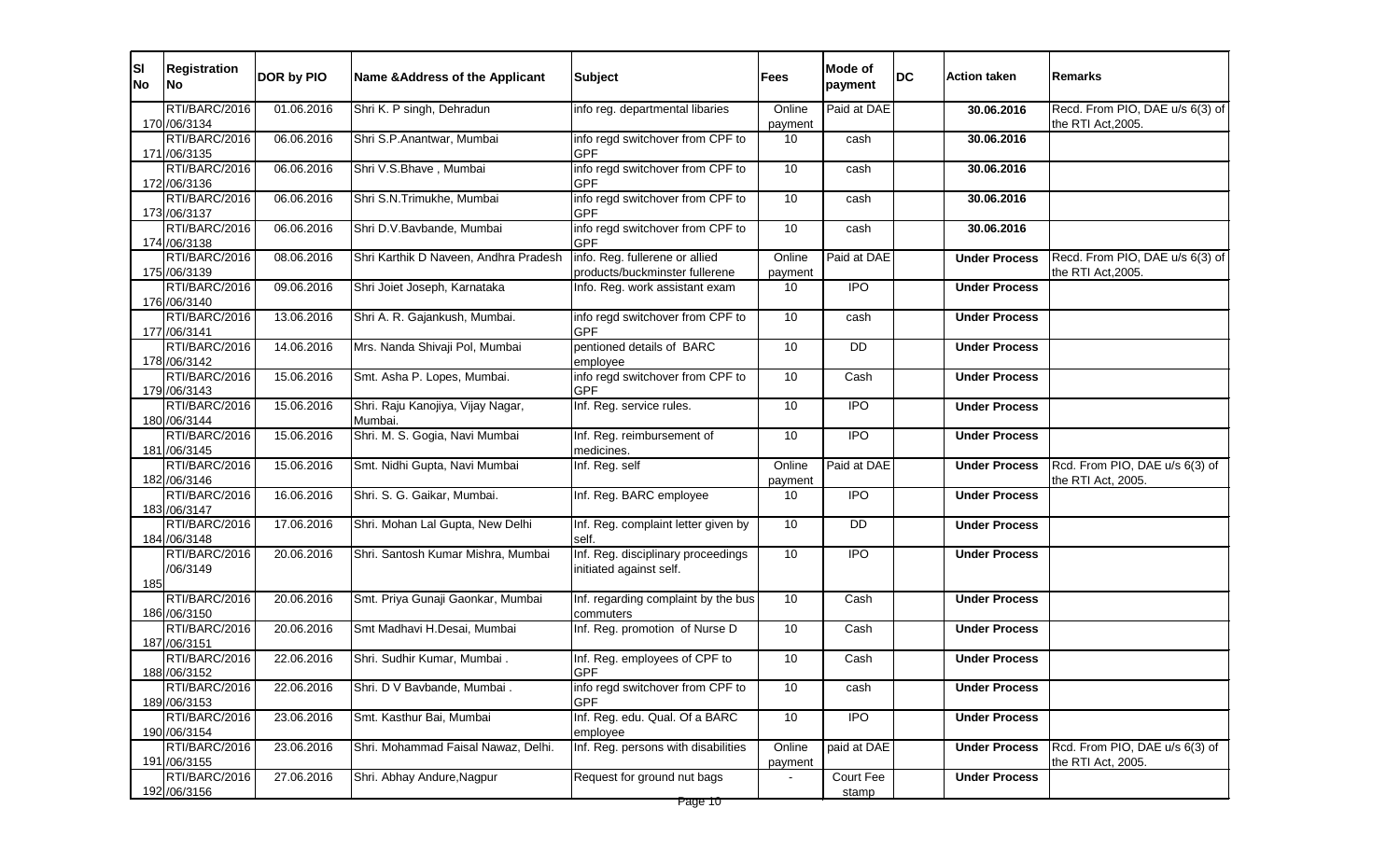| <b>SI</b><br><b>No</b> | <b>Registration</b><br><b>No</b> | <b>DOR by PIO</b> | Name & Address of the Applicant      | <b>Subject</b>                     | <b>Fees</b>     | <b>Mode of</b><br>payment | <b>DC</b> | <b>Action taken</b>  | <b>Remarks</b>                 |
|------------------------|----------------------------------|-------------------|--------------------------------------|------------------------------------|-----------------|---------------------------|-----------|----------------------|--------------------------------|
|                        | RTI/BARC/2016                    | 28.06.2016        | Shri. N. Hanumanthu, Andhra Pradesh. | Inf. Reg. BARC recruitment exam.   | Online          | paid at DAE               |           | <b>Under Process</b> | Rcd. From PIO, DAE u/s 6(3) of |
|                        | 193 / 06/3157                    |                   |                                      |                                    | payment         |                           |           |                      | the RTI Act, 2005.             |
|                        | RTI/BARC/2016                    | 28.06.2016        | Shri. Hanmant Thengale, Maharashtra. | Inf. Reg. BARC Hospital.           | Online          | paid at DAE               |           | <b>Under Process</b> | Rcd. From PIO, DAE u/s 6(3) of |
|                        | 194 / 06/3158                    |                   |                                      |                                    | payment         |                           |           |                      | the RTI Act, 2005.             |
|                        | RTI/BARC/2016                    | 28.06.2016        | Shri. Satyam Kumar Singh, Bihar.     | Inf. Reg. BARC recruitment exam.   | Online          | paid at DAE               |           | <b>Under Process</b> | Rcd. From PIO, DAE u/s 6(3) of |
|                        | 195 /06/3159                     |                   |                                      |                                    | payment         |                           |           |                      | the RTI Act, 2005.             |
|                        | RTI/BARC/2016                    | 28.06.2016        | Ms. Nidhi Gupta, Navi Mumbai         | Inf. Reg. APAR of self             | Online          | paid at DAE               |           | <b>Under Process</b> | Rcd. From PIO, DAE u/s 6(3) of |
|                        | 196 /06/3160                     |                   |                                      |                                    | payment         |                           |           |                      | the RTI Act, 2005.             |
|                        | RTI/BARC/2016                    | 28.06.2016        | Shri. Sreeju N, Jamshedpur.          | Inf. Reg. taking PhD while working | Online          | paid at DAE               |           | <b>Under Process</b> | Rcd. From PIO, DAE u/s 6(3) of |
|                        | 197 / 06/3161                    |                   |                                      | in DAE                             | payment         |                           |           |                      | the RTI Act, 2005.             |
|                        | RTI/BARC/2016                    | 28.06.2016        | Shri. Prakash Ghuge, Mumbai.         | Inf. Reg. DMRIT course             |                 | <b>Court Fee</b>          |           | <b>Under Process</b> |                                |
|                        | 198 / 06/3162                    |                   |                                      |                                    |                 | stamp                     |           |                      |                                |
|                        | RTI/BARC/2016                    | 28.06.2016        | Shri. Arun Babulal Borse Gujarat.    | Details of TA/DA claim procedure   | Online          | paid at DAE               |           | <b>Under Process</b> | Rcd. From PIO, DAE u/s 6(3) of |
|                        | /06/3163                         |                   |                                      | and main role of Liaison Officer.  | payment         |                           |           |                      | the RTI Act, 2005.             |
| 199                    |                                  |                   |                                      |                                    |                 |                           |           |                      |                                |
|                        | RTI/BARC/2016                    | 28.06.2016        | Ms. Nidhi Gupta, Navi Mumbai         | Inf. Reg. correspondence reg. self | Online          | paid at DAE               |           | <b>Under Process</b> | Rcd. From PIO, DAE u/s 6(3) of |
|                        | 200 /06/3164                     |                   |                                      |                                    | payment         |                           |           |                      | the RTI Act, 2005.             |
|                        | RTI/BARC/2016                    | 28.06.2016        | Shri. U. S. Tiwari, Mumbai.          | info regd switchover from CPF to   | 10              | cash                      |           | <b>Under Process</b> |                                |
|                        | 201 /06/3165                     |                   |                                      | <b>GPF</b>                         |                 |                           |           |                      |                                |
|                        | RTI/BARC/2016                    | 28.06.2016        | Shri. Jadhav D. T., Mumbai.          | info regd switchover from CPF to   | 10              | cash                      |           | <b>Under Process</b> |                                |
|                        | 202 /06/3166                     |                   |                                      | <b>GPF</b>                         |                 |                           |           |                      |                                |
|                        | RTI/BARC/2016                    | 28.06.2016        | Shri. R. G. Kamath, Mumbai.          | info regd switchover from CPF to   | 10 <sup>°</sup> | cash                      |           | <b>Under Process</b> |                                |
|                        | 203 / 06/3167                    |                   |                                      | <b>GPF</b>                         |                 |                           |           |                      |                                |
|                        | RTI/BARC/2016                    | 29.06.2016        | Shri. Krit Narayan Chaudhary, Mumbai | Inf. Reg. promotion of self        | 10              | cash                      |           | <b>Under Process</b> |                                |
|                        | 204 /06/3168                     |                   |                                      |                                    |                 |                           |           |                      |                                |
|                        | RTI/BARC/2016                    | 29.06.2016        | Shri. Girish M. Parulkar, Thane.     | Inf. Reg. BARC employee            | 10 <sup>°</sup> | <b>IPO</b>                |           | <b>Under Process</b> |                                |
|                        | 205 /06/3169                     |                   |                                      |                                    |                 |                           |           |                      |                                |
|                        | RTI/BARC/2016                    | 29.06.2016        | Shri. P. Loganandhan, Tuticorin      | Inf. Reg. CPF to GPF employees.    | $\blacksquare$  | Paid at DAE               |           | <b>Under Process</b> | Rcd. From PIO, DAE u/s 6(3) of |
|                        | 206 / 06/3170                    |                   |                                      |                                    |                 |                           |           |                      | the RTI Act, 2005.             |
|                        | RTI/BARC/2016                    | 29.06.2016        | Shri. Sachendra Mathur, Mumbai.      | Inf. Reg. retirement of            | 10 <sup>°</sup> | <b>IPO</b>                |           | <b>Under Process</b> |                                |
|                        | /06/3171                         |                   |                                      | engineers/scientists and Pension   |                 |                           |           |                      |                                |
| 207                    |                                  |                   |                                      | rules                              |                 |                           |           |                      |                                |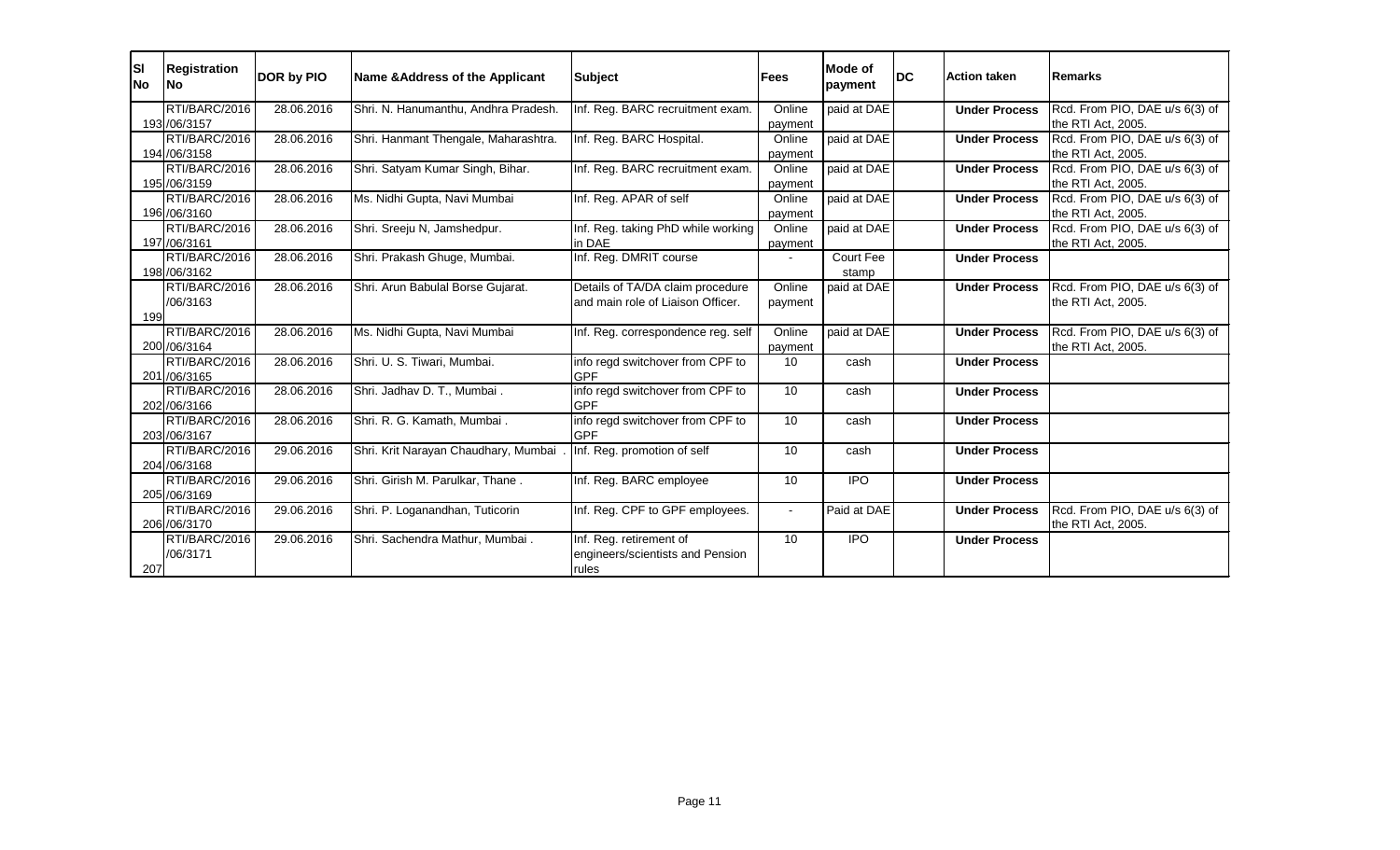## **FIRST APPEAL**

|                 |                           | DOR by PIO | Name & Address of the Applicant                                  | <b>Subject</b>                    | <b>Action taken</b> | <b>Disposal of Appeal</b>   | <b>Remarks</b>                       |
|-----------------|---------------------------|------------|------------------------------------------------------------------|-----------------------------------|---------------------|-----------------------------|--------------------------------------|
| <b>SI</b>       | <b>Registration</b>       |            |                                                                  |                                   |                     |                             |                                      |
| <b>No</b>       | <b>No</b>                 |            |                                                                  |                                   |                     |                             |                                      |
|                 | RTI/BARC/2016/            | 10.02.2016 | Shri S. Thiyagarajan, Tamil Nadu                                 | info. Reg. APAR gradings          | $03 - 03 - 2016$    | Appeal recd. on 01.03.2016. | Inf. Prov as per appellate           |
| $\overline{1}$  | 02/2897                   |            |                                                                  |                                   |                     | Disposed of on 13.04.2016.  | order on 22.04.2016                  |
|                 | RTI/BARC/2016/            | 07.01.2016 | Shri. Inder Kumar, Mumbai                                        | Inf. Reg. LTC of self             | 02-01-2016          | Appeal recd. on 04.03.2016. |                                      |
| 2               | 01/2824                   |            |                                                                  |                                   |                     | Disposed of on 13.04.2016.  |                                      |
|                 | RTI/BARC/2016/            | 27/01/2016 | Shri Anandan, Tamil Nadu                                         | info. Reg. DQE                    | *23/02/2016         | Appeal recd. on 07.03.2016. |                                      |
| 3               | 01/2861                   |            |                                                                  |                                   |                     | Disposed of on 18.04.2016.  |                                      |
|                 | RTI/BARC/2016/            | 27/01/2016 | Shri Mihir H Parekh, Mumbai.                                     | info. Reg. BARC OCES 2016         | *24/02/2016         | Appeal recd. on 07.03.2016. |                                      |
| 4               | 01/2862                   |            |                                                                  | advertisement                     |                     | Disposed of on 18.04.2016.  |                                      |
|                 | RTI/BARC/2016/            | 08.02.2016 | Shri Mayank Shekhar Dixit, Uttar                                 | info. Reg. syllabus of            | 03-07-2016          | Appeal recd. on 07.03.2016. | Inf. Prov as per appellate           |
|                 | 02/2889                   |            | Pradesh                                                          | OCES/DGFS 2016, cut off and       |                     | Disposed of on 13.04.2016.  | order on 22.04.2016                  |
|                 |                           |            |                                                                  | previous year question papers     |                     |                             |                                      |
| 5               | RTI/BARC/2016/            | 25/01/2016 | Shri Shyamendra Prakash, Rajasthan copy of minutes of TC meeting |                                   | *15/02/2016         | Appeal recd. on 11.03.2016. | Inf. Prov as per appellate           |
| 6               | 01/2843                   |            |                                                                  |                                   |                     | Disposed of on 18.04.2016.  | order on 22.04.2016                  |
|                 | RTI/BARC/2016/            | 08.02.2016 | Shri Sanjiban De, Mumbai.                                        | info. Reg. letter of Controller   | 03-03-2016          | Appeal recd. on 14.03.2016. |                                      |
| $\overline{7}$  | 02/2887                   |            |                                                                  |                                   |                     | Disposed of on 27.04.2016.  |                                      |
|                 | RTI/BARC/2016/            | 02.02.2016 | Shri Anit Kumar Saxena, Mumbai                                   | certified copy of APAR of self    | 16/02/2016          | Appeal recd. on 16.03.2016. |                                      |
| 8               | 02/2868                   |            |                                                                  |                                   |                     | Disposed of on 29.04.2016.  |                                      |
|                 | RTI/BARC/2016/            | 10.02.2016 | Shri Vivek S Dolas, Mumbai                                       | List of SC/ST employees in        | *10/03/2016         | Appeal recd. on 17.03.2016. | Inf. Prov as per appellate           |
| 9               | 02/2899                   |            |                                                                  | <b>BARC</b>                       |                     | Disposed of on 29.04.2016.  | order on 27.05.2016                  |
|                 | RTI/BARC/2016/            | 03.02.2016 | Shri Vijay Zade, Navi Mumbai                                     | xerox copies of APAR of self &    | 26/02/2016          | Appeal recd. on 17.03.2016. |                                      |
| 10              | 02/2876                   |            |                                                                  | promotion norms                   |                     | Disposed of on 29.04.2016.  |                                      |
|                 | RTI/BARC/2016/            | 22.02.2016 | Mrs. Madhavi H. Desai, Mumbai                                    | Inf. Reg. procedure for the post  | *17/03/2016         | Appeal recd. on 28.03.2016. | Inf. Prov as per appellate           |
|                 | 02/2942                   |            |                                                                  | of sister-in-charge(functional    |                     | Disposed of on 11.05.2016.  | order on 30.05.2016                  |
| 11              |                           |            |                                                                  | Post)                             |                     |                             |                                      |
|                 | RTI/BARC/2016/            | 18.02.2016 | Shri. Vikram Singh Yadav, Madhya                                 | Inf. Reg. SA(Electronics) &       | *07/03/2016         | Appeal recd. on 31.03.2016. | Inf. Prov as per appellate           |
| 12              | 02/2934                   |            | Pradesh.                                                         | <b>SA(Computer Science)</b>       |                     | Disposed of on 29.04.2016.  | order on 09.05.2016                  |
|                 | RTI/BARC/2016/            | 07.03.2016 | Shri. Ranji Bansal, Haryana.                                     | Inf. Reg. radiography camera      | **16/03/2016        | Appeal recd. on 01.04.2016. |                                      |
| 13 <sup>°</sup> | 03/2966                   |            |                                                                  |                                   |                     | Disposed of on 09.05.2016.  |                                      |
|                 | RTI/BARC/2016/            | 09.03.2016 | Mrs. Madhavi H. Desai, Mumbai                                    | Inf. Reg. promotion of Nurse/D    | *21/03/2016         | Appeal recd. on 04.04.2016. | Inf. Prov as per appellate           |
| 14              | 03/2971                   |            |                                                                  |                                   |                     | Disposed of on 09.05.2016.  | order on 11.05.2016                  |
|                 | RTI/BARC/2016/            | 02.02.2016 | Dr. A.P Mishra, Mumbai                                           | Inf. Reg. self                    | 03-01-2016          | Appeal recd. on 04.04.2016. |                                      |
| 15              | 02/2869                   |            |                                                                  |                                   |                     | Disposed of on 09.05.2016.  |                                      |
|                 | RTI/BARC/2016/<br>02/2902 | 11.02.2016 | Shri Shashi Kant, Mumbai.                                        | info. Reg. representation against | 03-11-2016          | Appeal recd. on 05.04.2016. | Information provided on              |
| 16              |                           |            |                                                                  | <b>APAR Gradings</b>              |                     | Disposed of on 19.05.2016.  | 06/06/2016 as per<br>Appellate Order |
|                 |                           |            |                                                                  |                                   |                     |                             |                                      |

**Quaterly Report on Implementation of RTI for the period from 01/04/2016 to 30/06/2016**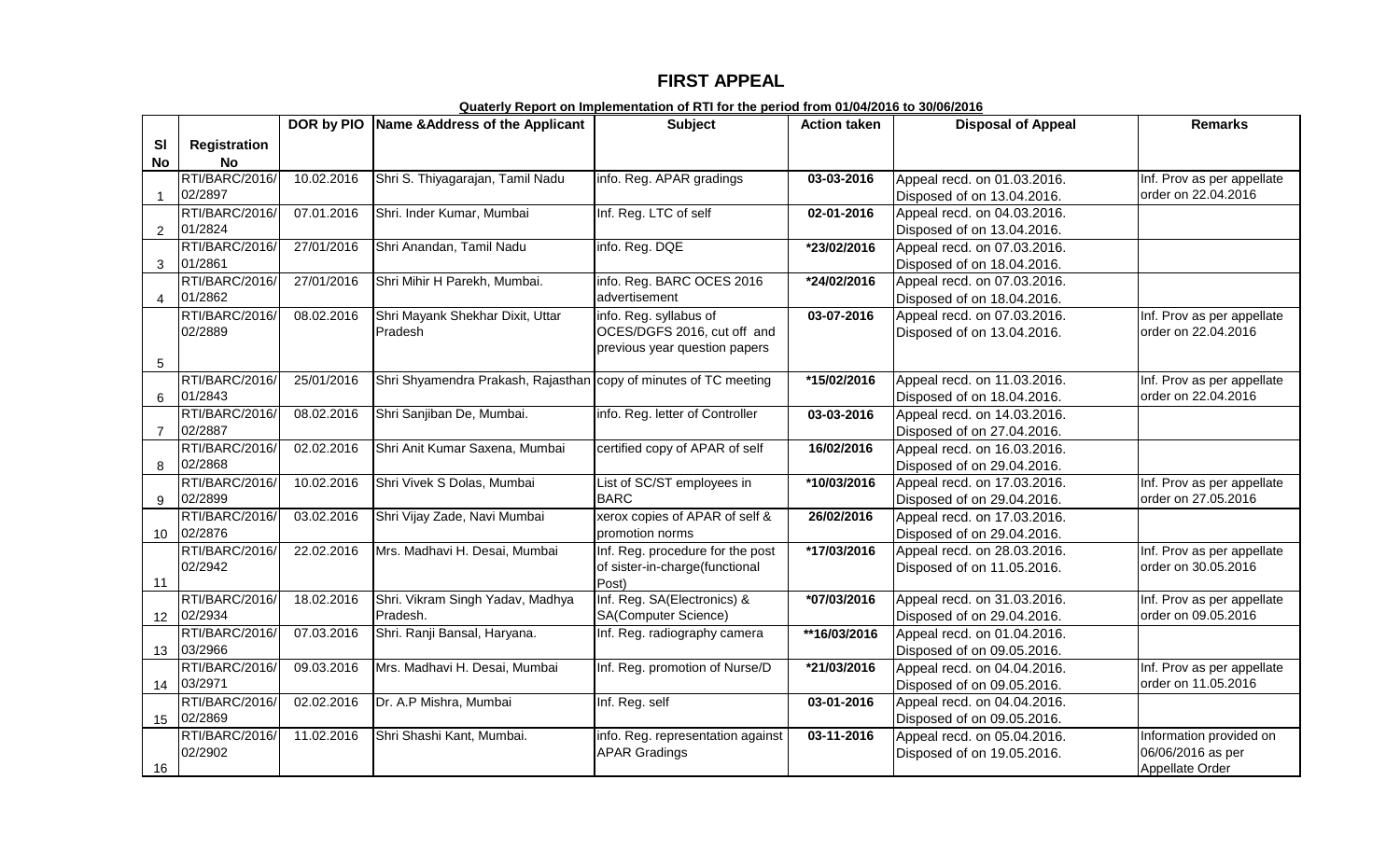|           |                     |            | DOR by PIO Name & Address of the Applicant | <b>Subject</b>                   | <b>Action taken</b> | <b>Disposal of Appeal</b>   | <b>Remarks</b>                       |
|-----------|---------------------|------------|--------------------------------------------|----------------------------------|---------------------|-----------------------------|--------------------------------------|
| <b>SI</b> | <b>Registration</b> |            |                                            |                                  |                     |                             |                                      |
| No        | <b>No</b>           |            |                                            |                                  |                     |                             |                                      |
|           | RTI/BARC/2016/      | 04.02.2016 | Dr. A.P Mishra, Mumbai                     | Info. Reg. self                  | 03-03-2016          | Appeal recd. on 05.04.2016. |                                      |
| 17        | 02/2882             |            |                                            |                                  |                     | Disposed of on 17.05.2016.  |                                      |
|           | RTI/BARC/2016/      | 16.02.2016 | Shri Shashi Kant, Mumbai.                  | Inf. Reg. letter given to the    | *16/03/2016         | Appeal recd. on 05.04.2016. |                                      |
| 18        | 02/2923             |            |                                            | applicant.                       |                     | Disposed of on 19.05.2016.  |                                      |
|           | RTI/BARC/2016/      | 15.02.2016 | Shri Shashi Kant, Mumbai.                  | info. Reg. disclosure of APAR    | 15/03/2016          | Appeal recd. on 06.04.2016. |                                      |
| 19        | 02/2919             |            |                                            | details                          |                     | Disposed of on 20.05.2016.  |                                      |
|           | RTI/BARC/2016/      | 22.02.2016 | Shri. Prashant Ashok Londhe, Nasik.        | Copies of correspondence made    | *22/03/2016         | Appeal recd. on 07.04.2016. |                                      |
|           | 02/2936             |            |                                            | to BARC authorities by self      |                     | Disposed of on 17.05.2016.  |                                      |
| 20        |                     |            |                                            |                                  |                     |                             |                                      |
|           | RTI/BARC/2016/      | 12.02.2016 | Shri Shashi Kant, Mumbai.                  | info. Reg. APAR of self          | 03-11-2016          | Appeal recd. on 07.04.2016. |                                      |
| 21        | 02/2905             |            |                                            |                                  |                     | Disposed of on 20.05.2016.  |                                      |
|           | RTI/BARC/2016/      | 10.02.2016 | Dr. A.P Mishra, Mumbai                     | Copies of notes/letters/mails on | 03-11-2016          | Appeal recd. on 07.04.2016. |                                      |
|           | 02/2901             |            |                                            | follow up/action taken against   |                     | Disposed of on 18.05.2016.  |                                      |
| 22        |                     |            |                                            | applicant's email                |                     |                             |                                      |
|           | RTI/BARC/2016/      | 10.02.2016 | Dr. A.P Mishra, Mumbai                     | certified copy of documents      | 03-11-2016          | Appeal recd. on 11.04.2016. |                                      |
| 23        | 02/2900             |            |                                            | against representation           |                     | Disposed of on 17.05.2016.  |                                      |
|           | RTI/BARC/2016/      | 11.02.2016 | Shri Shashi Kant, Mumbai.                  | Info. Reg. email sent to various | 03-11-2016          | Appeal recd. on 15.04.2016. | Information provided on              |
| 24        | 02/2903             |            |                                            | authorities by self              |                     | Disposed of on 19.05.2016.  | 07/06/2016 as per<br>Appellate Order |
|           | RTI/BARC/2016/      | 16.02.2016 | Shri Mohan Lal Gupta, New Delhi.           | info. Reg. BARC employee         | 16/03/2016          | Appeal recd. on 18.04.2016. | Information provided on              |
|           | 02/2922             |            |                                            |                                  |                     | Disposed of on 01.06.2016.  | 07/06/2016 as per                    |
| 25        |                     |            |                                            |                                  |                     |                             | Appellate Order                      |
|           | RTI/BARC/2016/      | 18.03.2016 | Mrs. Madhavi H. Desai, Mumbai              | Inf. Reg. interview of Nurse     | 13/04/2016          | Appeal recd. on 04.05.2016. |                                      |
| 26        | 03/2982             |            |                                            |                                  |                     | Disposed of on 17.06.2016.  |                                      |
|           | RTI/BARC/2016/      | 18.03.2016 | Mrs. Madhavi H. Desai, Mumbai              | Inf. Reg. interview of Nurse     | 15/04/2016          | Appeal recd. on 04.05.2016. |                                      |
| 27        | 03/2981             |            |                                            |                                  |                     | Disposed of on 17.06.2016.  |                                      |
|           | RTI/BARC/2016/      | 15.04.2016 | Shri Mohan G. Pednekar, Mumbai             | certified copies of all papers   | *22/04/2016         | Appeal recd. on 06.05.2016. |                                      |
|           | 04/3009             |            |                                            | connected/related to             |                     | Disposed of on 17.06.2016.  |                                      |
|           |                     |            |                                            | departmental enquiry against     |                     |                             |                                      |
| 28        |                     |            |                                            | <b>BARC</b> employee             |                     |                             |                                      |
|           | RTI/BARC/2016/      | 23.03.2016 | Shri. A. Sathasivam, Visakhapatnam         | info. Reg. BARC sites water      | 04/21/2016          | Appeal recd. on 10.05.2016. |                                      |
| 29        | 03/2990             |            |                                            | facilities in vizag, etc.        |                     | Disposed of on 20.06.2016.  |                                      |
|           | RTI/BARC/2016/      | 04.04.2016 | Shri Kiran Dharma Bhoir,                   | info. Reg. entry permit services | 05-03-2016          | Appeal recd. on 13.05.2016. |                                      |
| 30        | 04/3001             |            | Maharashtra                                |                                  |                     | Disposed of on 21.06.2016.  |                                      |
|           | RTI/BARC/2016/      | 11.04.2016 | Shri. Mahendra Singh Rawat,                | Inf. Reg. advt. for the post of  | 28/04/2016          | Appeal recd. on 13.05.2016. |                                      |
| 31        | 04/3007             |            | Rajasthan.                                 | SA/B (civil) for BARC Vizag      |                     | Disposed of on 17.06.2016.  |                                      |
|           | RTI/BARC/2016/      | 02.05.2016 | Shri. Anil Bhagwat, Thane                  | Inf. Reg. medical reimbursement  | 26/05/2016          | Appeal recd. on 23.05.2016. |                                      |
| 32        | 05/3056             |            |                                            | for staff                        |                     | Disposed of on 23.06.2016.  |                                      |